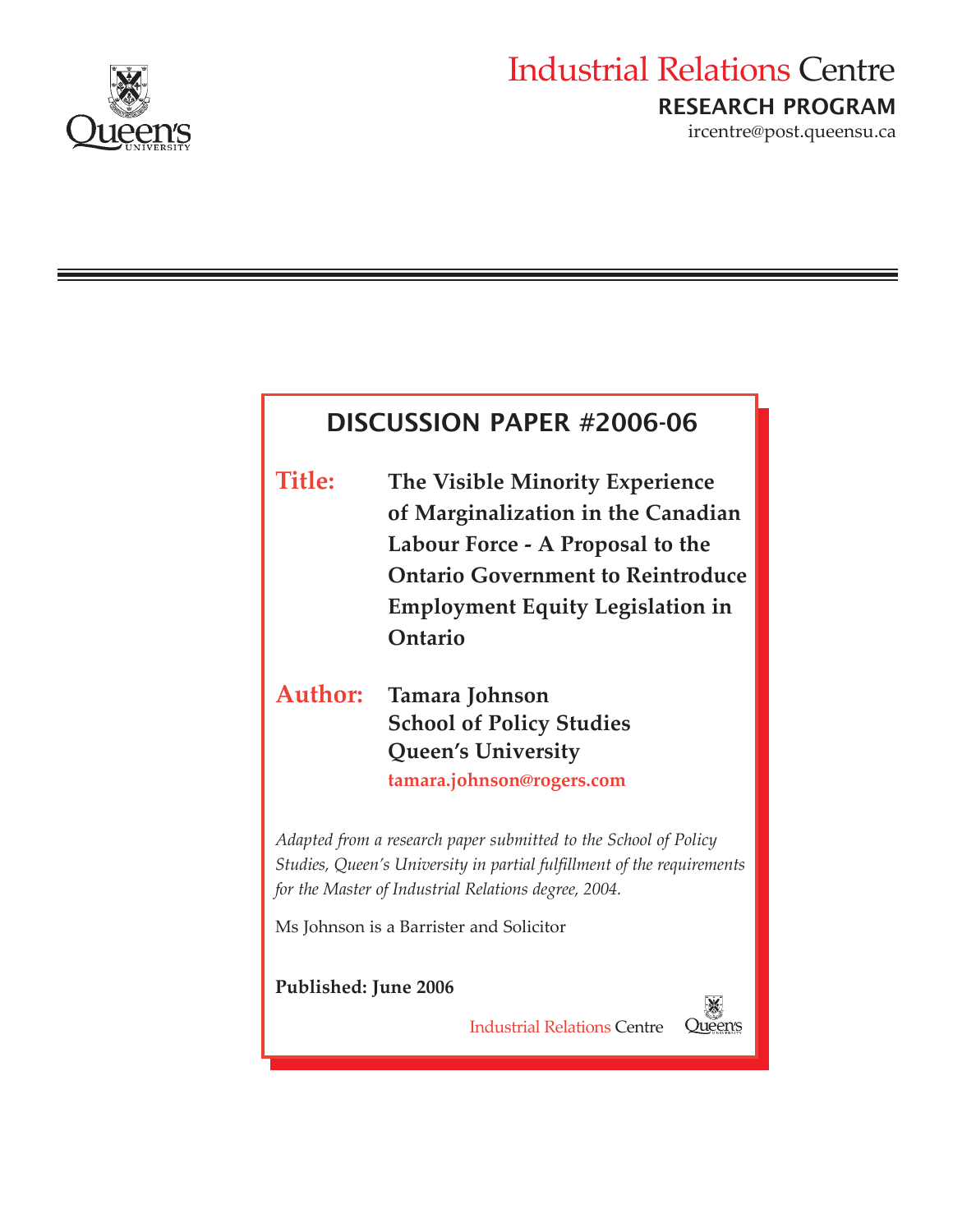## Introduction

 Visible minorities still face barriers which impede their success in the workforce. The most powerful force preventing them from entering the labour market and climbing the corporate ladder is systemic discrimination. This essay seeks to shed some light on the damaging effects of systemic discrimination through the eyes of visible minorities. It contends that the existence of federal Employment Equity legislation has improved the representation of visible minorities in the labour force. Therefore, the essay proposes that Employment Equity legislation be reintroduced in Ontario in an effort to do the same.

## Labour Market Discrimination

 There are two main types of discrimination: direct discrimination and systemic discrimination. Direct discrimination involves intentional behaviour. Individuals are treated in a negative manner based on stereotypes about the group to which such persons belong. This form of discrimination is more blatant than systemic discrimination and therefore, it is easier to identify. Systemic discrimination occurs through the operation of established employment procedures that discriminate against one or more groups (Weiner 1995: 79‐81). This form of discrimination is very powerful and damaging as it is often very difficult to detect. Employment Equity legislation seeks to confront the problems of both direct and systemic discrimination.

## Theories of Discrimination in the Labour Market

 Labour market discrimination arises when equally qualified individuals with similar productive capacities are treated differently solely on the basis of the demographic groups to which they belong. Racial discrimination can manifest itself in several ways.

 First, racialized groups may be denied employment opportunities. Second, if hired, they could experience wage discrimination and/or occupational discrimination. Wage discrimination is said to exist when visible minorities with the same experience, occupying identical positions, and working under precisely the same conditions as non‐racialized groups receive lower remuneration than the latter group. Occupational discrimination occurs when employers place visible minorities with similar levels of education and productive capacities as non‐racialized groups into occupations which are low paid and/or provide these visible minorities with little responsibility (Ehrenberg, Smith & Chaykowski 2004: 372).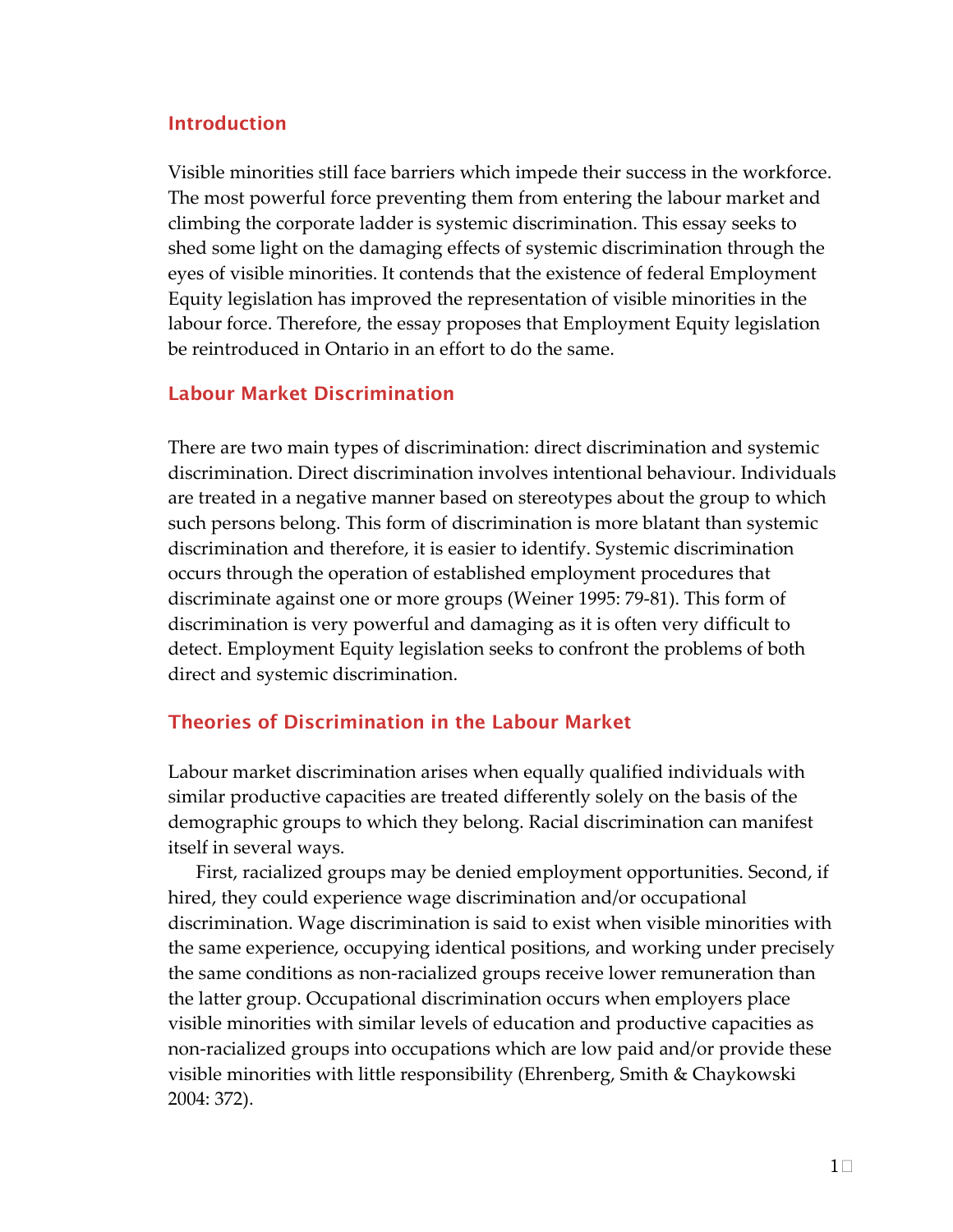Regardless of the form of racial discrimination that takes place, the effects can be devastating to racialized groups and negatively impact their behaviours. If visible minorities feel that racial discrimination is pervasive in the workforce, that may influence their decision to pursue higher education, participate in work training programs and stay in the labour market on a continuous basis. Visible minorities who are confronted by discrimination are less inclined to make these types of human capital investments (Blau, Ferber & Winkler 1998: 186).

 Economists have advanced several theories to explain labour market discrimination. These include Employer Discrimination, Employee Discrimination, Customer Discrimination, Statistical Discrimination and Human Capital Theory. Each of these theories will now be explored.

#### *Employer Discrimination*

 An employer with prejudicial tastes against racialized groups will consider there to be non‐pecuniary costs associated with hiring visible minorities. Thus, for this employer the cost of hiring a member of a non‐racialized group will only be his/her wage, while the cost of hiring a visible minority will be his/her wage plus the discrimination factor. As such, this employer will justify paying the visible minority it hires at a lower wage than its non‐racialized employees (Blau, Ferber & Winkler 1998: 201).

#### *Employee Discrimination*

 Non‐racialized employees who have discriminatory attitudes towards visible minorities believe that there are non‐pecuniary costs of working alongside these groups of persons. Therefore, in order for these employees to be induced into working with visible minorities, they must receive higher remuneration. The  authors of *The Economics of Women, Men and Work* make a rather troubling comparison when they state that, "[t]his is analogous to the compensating wage differential that economists expect workers to be offered for unpleasant or unsafe working conditions (Blau, Ferber & Winkler 1998: 203). It appears then that some employers reward prejudiced attitudes of their non‐racialized employees by paying them higher wages.

#### *Customer Discrimination*

 Consumers who are prejudiced against racialized groups are of the opinion that there is a non‐pecuniary cost to buying goods and services from racialized groups. Hence, for visible minorities to sell as much as non‐racialized groups, they would be compelled to charge lower prices. Due to this form of discrimination, visible minorities who are equally productive as non‐racialized employees will be less productive in terms of revenue brought in. Therefore,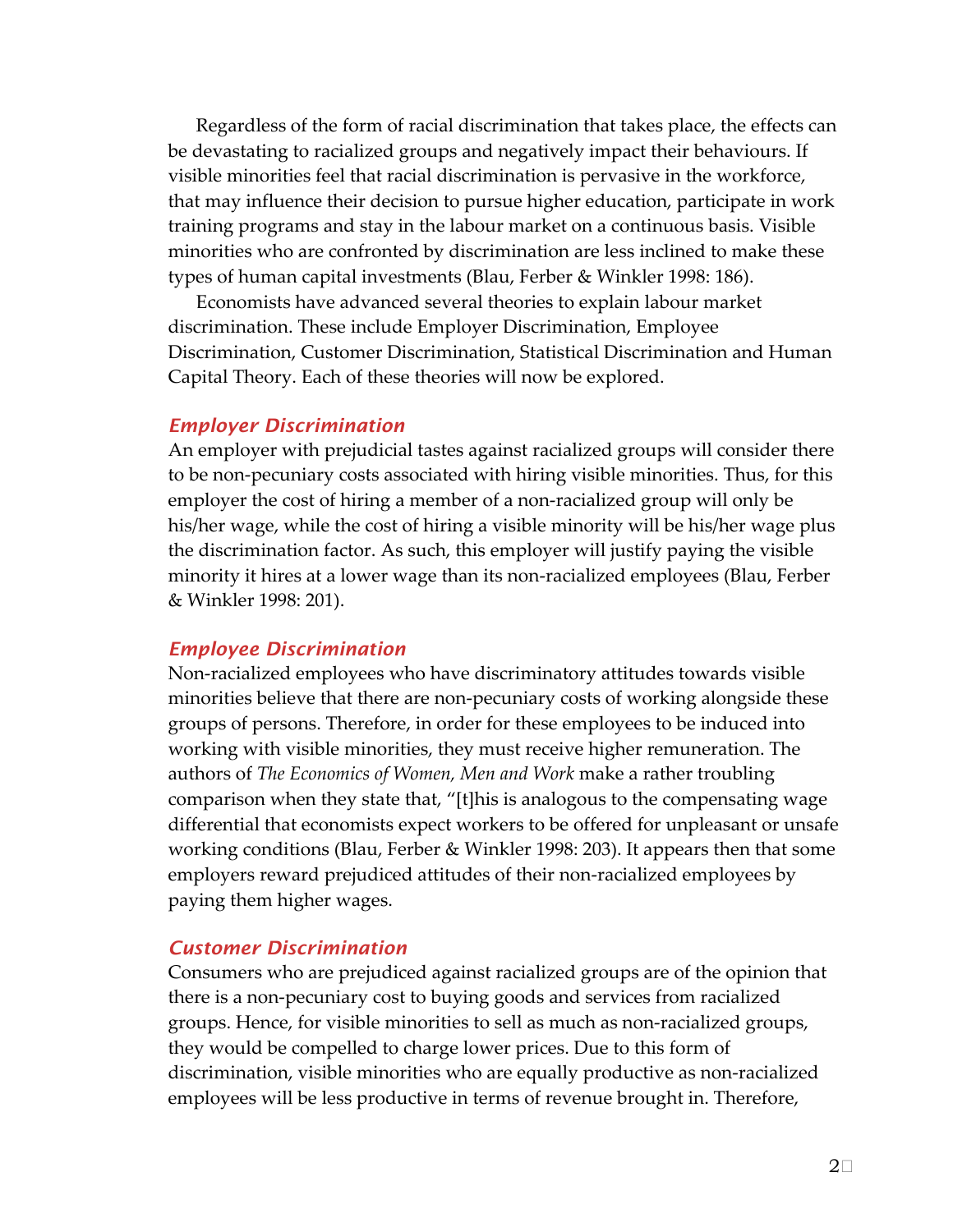employers will consider visible minorities to be less desirable and, thus, pay them lower wages (Blau, Ferber & Winkler 1998: 205).

#### *Statistical Discrimination*

 Employers are often required to make very difficult and important decisions about hiring employees. During the selection process, even after carefully assessing the applicants' qualifications, employers are never certain how they will perform after being hired. Recruitment and selection errors can prove to be quite costly to firms (Schwind, Das & Wagar 2002: 191). Due to these uncertainties, employers frequently rely on information related to productivity and job stability when faced with difficult hiring decisions. Where employers believe that visible minorities are less productive or stable than non‐racialized employees they may engage in statistical discrimination. This form of discrimination arises when employers assess individual visible minorities based on their ideas about averages concerning visible minorities as a group. Statistical discrimination can result in visible minorities being paid lower wages, and being passed up for hiring or promotions (Blau, Ferber & Winkler 1998: 207).

### *Human Capital Theory*

 Human Capital Theory seeks to explain racial discrimination by assessing the characteristics of different groups of people. It is based on the premise that an individual's investment in education, training and experience will ultimately determine his/her return for a unit of labour. Proponents of this theory opine that racial discrimination in employment can be attributed to some visible minority group members' failure to attain required levels of human capital. Therefore, such individuals are confined to low‐level and low‐income jobs as a result of discriminatory practices in the labour market as well as lower levels of human capital investments. In considering this theory it is imperative to be cognizant of the effect of labour market discrimination on its victims. For instance, if visible minorities feel that they are going to be discriminated against in the labour market, they may be less inclined to invest in their human capital as they expect little in terms of returns (Agocs & Jain 2001: 7). Or, because of systemic discrimination, they may obtain less education or training.

## Persistent Disparity between Racialized and Non-Racialized Groups

 The Canadian Race Relations Foundation released a report in 2000, which examined whether Aboriginal persons and visible minorities had equity in Canadian society specifically with respect to education, employment and income. The study found that there were still barriers which impeded the success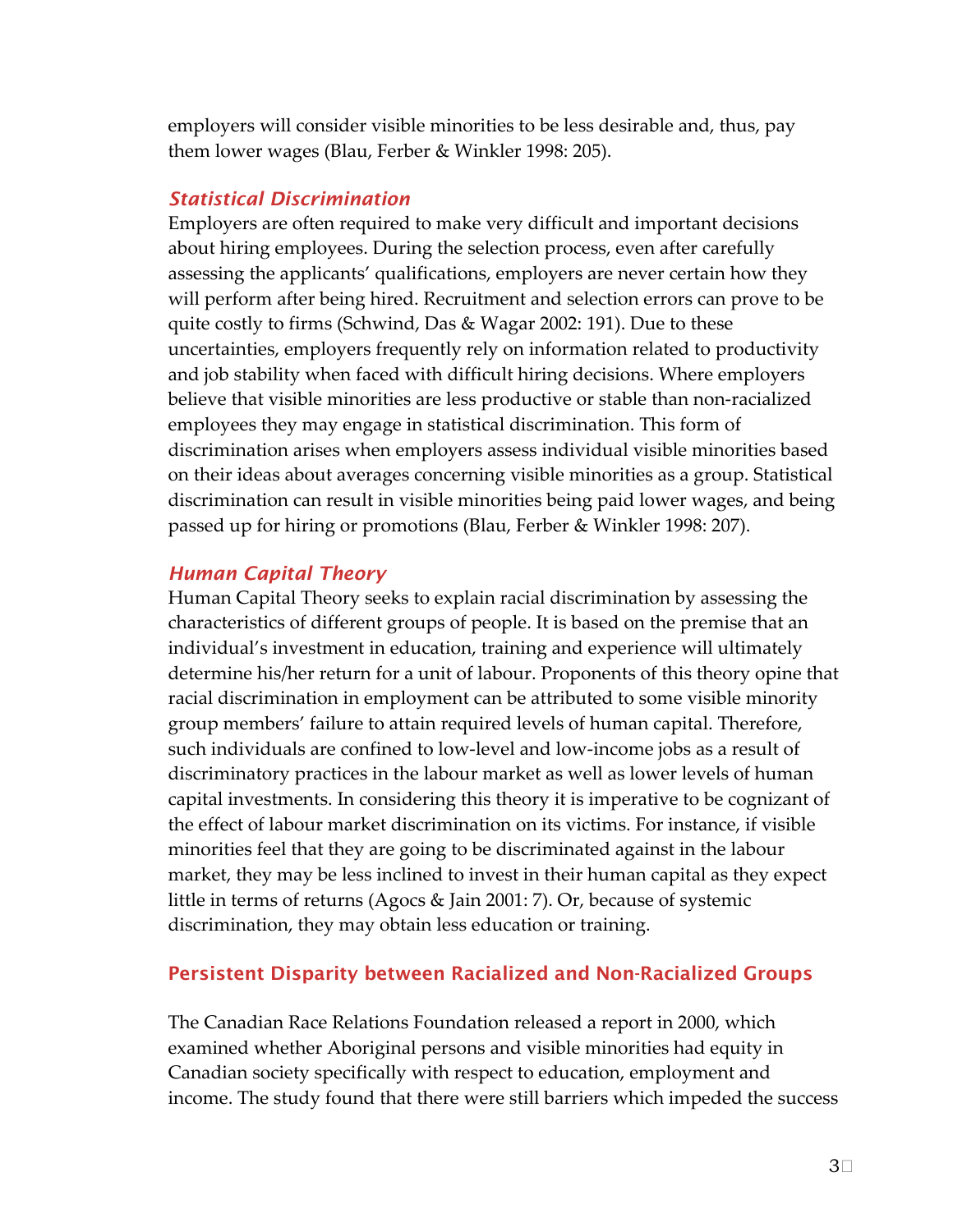of visible minorities in the labour force. Visible minorities in Canada are disadvantaged in terms of employment and income relative to non‐racialized groups. Detailed findings of this report will now be explored.

#### *Education*

 In relation to education, visible minorities on a whole were better educated than non‐racialized groups (de Silva 1997). Among those not completing high school, Canadian‐born visible minorities were the least inclined to do so (Lock Kunz, Milan & Schetagne 2000: 10). There was also a greater likelihood for visible minorities to attend a post‐secondary institution on a full‐time basis. In 1996, more than two‐thirds of visible minorities between the ages of 18 and 20 were enrolled in a post‐secondary institution while only 46% of non‐racialized Canadians were attending such institutions (Lock Kunz, Milan & Schetagne 2000: 10). Both foreign‐born and Canadian visible minorities had a greater representation among university graduates than did non‐racialized groups (Lock Kunz, Milan & Schetagne 2000: 17). There were twice as many visible minority university graduates than Whites (Lock Kunz, Milan & Schetagne 2000: 10). Visible minorities have had above‐average levels of education for over two decades (Silberman Abella 1984: 84). One would think that the high levels of education among visible minorities would translate in to very favourable employment opportunities. However, such is not the case.

#### *Employment*

 Studies have found that persons with higher education are more likely to be employed and to receive greater remuneration (Lock Kunz, Milan & Schetagne 2000: 10). Also, an individual's educational level is generally associated with his or her employability and occupational status (Lock Kunz, Milan & Schetagne 2000: 10). Unfortunately, this has not been the reality for many visible minorities in Canada. Racial minorities encounter considerable difficulty in securing employment in spite of their high levels of education. The reverse is true for non‐ racialized groups. Despite lower levels of educational attainment, these groups have done exceptionally well in terms of employment. In 1996, they had the highest employment rate as approximately three quarters of the adult population had work.

 This is in contrast to visible minorities as only two thirds were employed. On both a regional and a national basis, non‐racialized groups had the lowest level of unemployment in 1991 and 1996. In 1996, 12% of foreign‐born visible minorities with college level education were unemployed.

 Conversely, Canadian‐born visible minorities and non‐racialized groups had unemployment rates between 7% and 8%. With respect to university level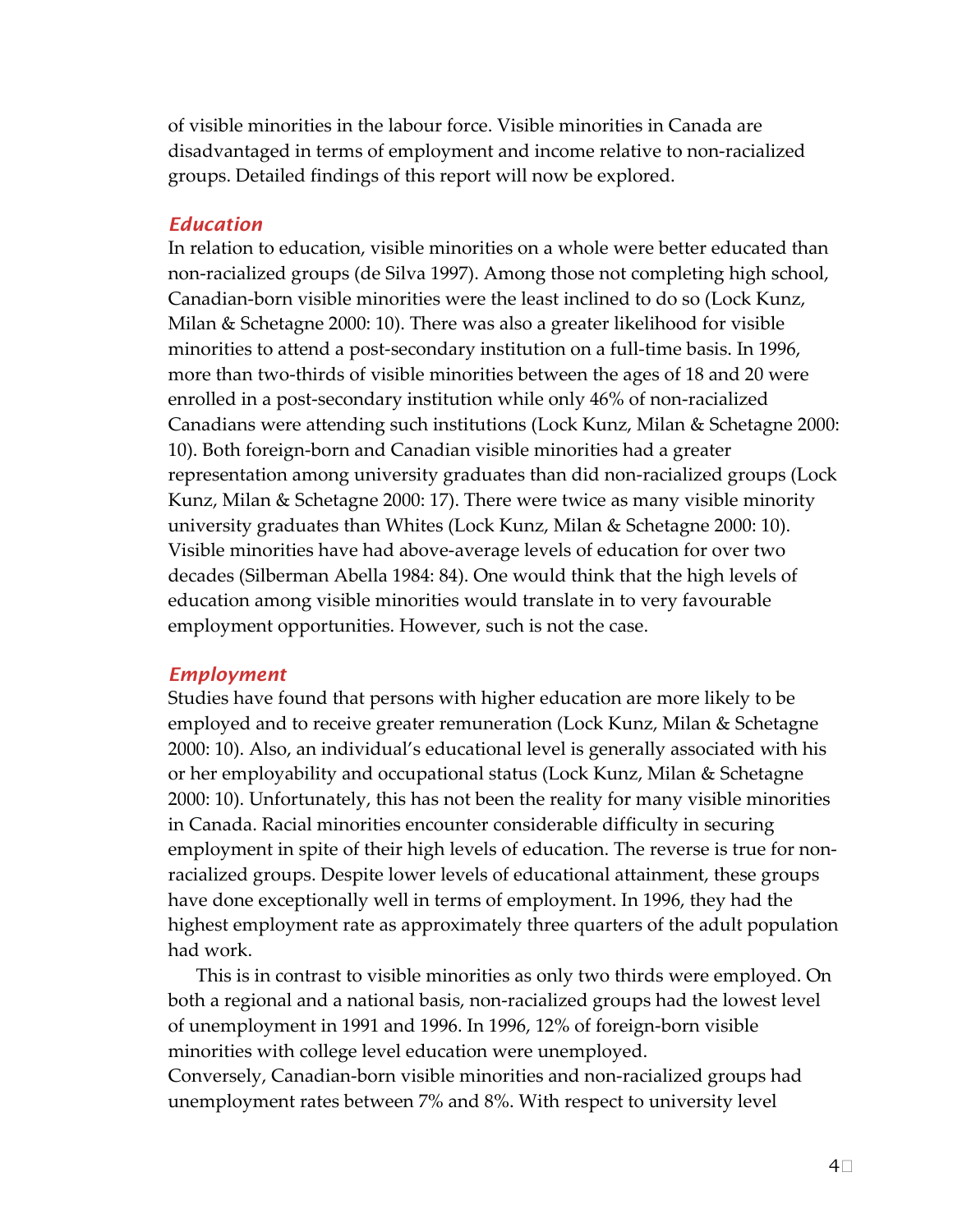education, merely 4% of Canadian‐born racialized groups were unemployed while more than double of foreign‐born visible minorities were unemployed at a rate of 10%. This discrepancy can partly be attributed to many Canadian employers' failure to recognize foreign educational credentials.

 However, in 1996, visible minorities who completed their post‐secondary education in Canada still had lower employment rates than non‐racialized groups. The 1997 National Graduate Survey found that two years post‐ graduation, visible minorities with degrees in education, social sciences, agricultural and biological sciences and health, nursing and applied sciences had an employment rate of 78.4%, 71.9%, 67.5% and 78.7% respectively. In contrast, non‐racialized groups who have graduated in the same fields have employment rates of 88.8%, 82.9%, 77% and 88.9%. Therefore, the disparity in employment rates between racialized and non‐racialized groups ranges between 9.5% for agricultural and biological sciences graduates and 11% for social science graduates (Lock Kunz, Milan & Schetagne 2000: 20).

#### *Occupation*

 It is important to consider the types of occupations held by racialized groups. Both Canadian‐born visible minorities and non‐racialized groups had representation in professional jobs. Only 16% of racial minorities held such positions and 22% of non‐racialized groups did the same. While on its face it appears that visible minorities and non‐racialized groups are equally as likely to hold senior or middle management positions, upon further analysis it becomes clear that there was a major distinction in this occupational category. At least half of the managerial positions held by visible minorities were ones in which they were self‐employed. On the other hand, approximately two‐thirds of managerial positions held by non‐racialized groups were ones in which they were employed by others (Lock Kunz, Milan & Schetagne 2000: 20).

 There appears to be a distinction between the relationship of education to occupational status for visible minorities and non‐racialized groups. For those with a university degree, six out of 10 members of non‐racialized groups occupied managerial or professional positions. This is in contrast to merely four out of 10 foreign‐born visible minorities and five out of 10 Canadian born‐visible minorities (Lock Kunz, Milan & Schetagne 2000: 20).

#### *Income*

 Due to the fact that a high level of importance is placed on education in an increasingly knowledge‐based economy, there is an expectation that higher levels of education will lead to higher income and occupational status. However, this has not been the reality for many racialized groups within Canadian society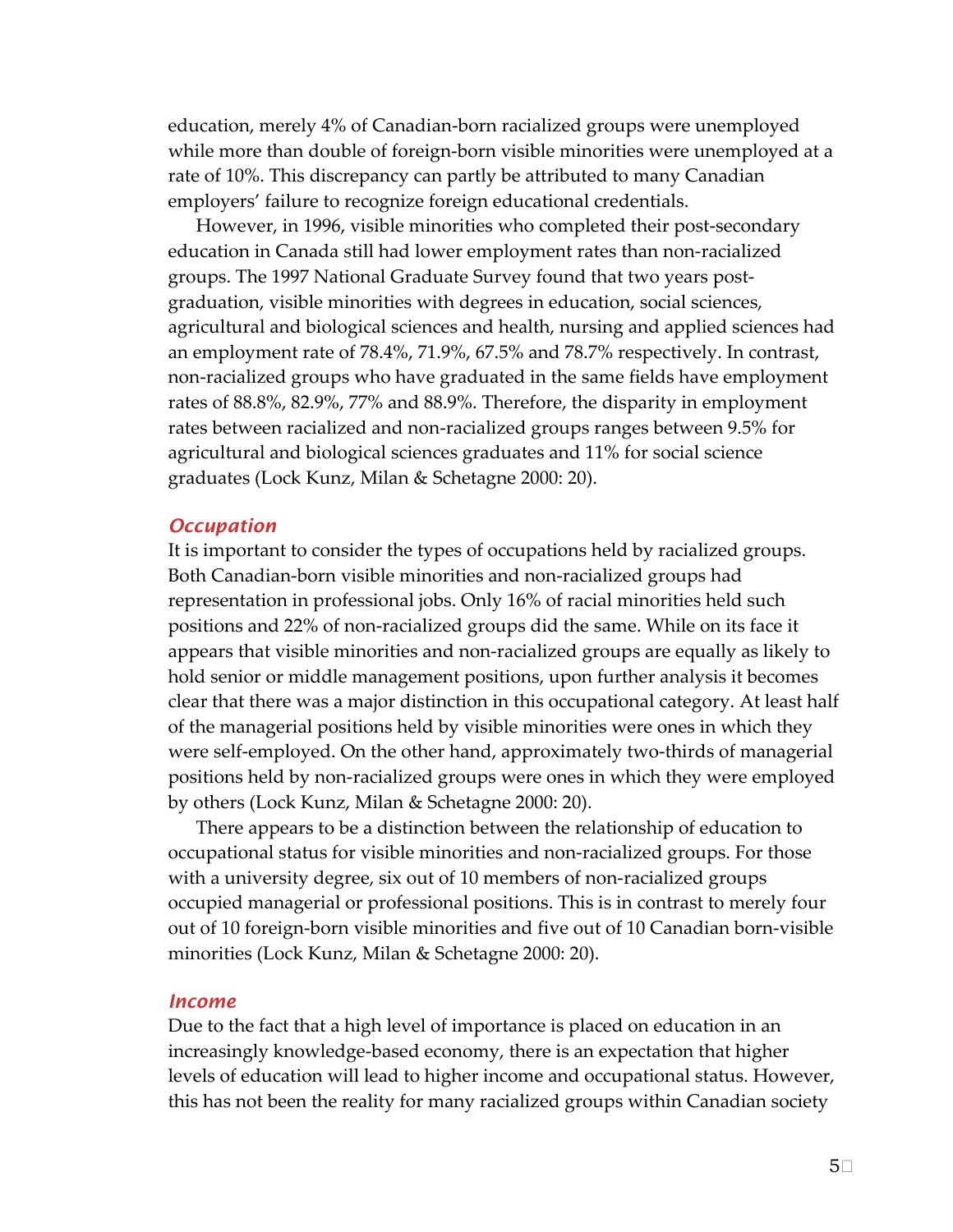despite being better educated on a whole. In 1996, there was a much greater likelihood for non‐racialized groups to be in the highest income quintile than foreign‐born visible minorities. One in five members of non‐racialized groups were in the top 20% of income earners while just one in eight foreign‐born visible minorities were in this category. In addition, there was an over‐representation of foreign‐born visible minorities within the lowest income quintile. Specifically, three out of 10 were among the bottom 20% of income earners (Lock Kunz, Milan & Schetagne 2000: 20‐21).

 For racialized groups, higher education did not necessarily translate into higher economic returns. Not surprisingly, this was not the case for non‐ racialized groups; that is; higher education did not translate into higher economic returns. Twenty‐three percent of university educated, foreign‐born visible minorities were in the bottom income quintile compared to only 15% of non‐racialized group members.

 Despite precisely the same educational levels, visible minorities lag behind their non‐racialized counterparts in terms of employment income. Among the Canadian born, with university education, approximately 38% of non‐racialized group members were in the top income quintile. This is in contrast to 29% of Canadian–born visible minorities and 21% of foreign born visible minorities. Foreign‐born non‐racialized group members are equally as likely to be in the top income quintile at 38%.

 Based on these statistics, it is apparent that non‐racialized groups, regardless of place of birth, are twice as likely as foreign‐born visible minorities to be among the top 20% of income earners. Additionally, despite being born in Canada, visible minorities are less likely than their Canadian‐born, non‐racialized counterparts to be in the top 20% of income earners (Lock Kunz, Milan & Schetagne 2000: 21). This paradox can be largely explained by discriminatory practices within the Canadian labour force.

# Discrimination Permeating All Stages of the Employment Process

 It is important to note that discrimination can take place at different stages of the employment process. There can be entry‐level job barriers and/or post employment practices (Jain 1985: 2). Each of these will be discussed in turn.  *Entry‐Level Job Barriers*

 A job barrier is said to exist when there is a requirement which has no relationship to actual or potential performance or success on the job. A few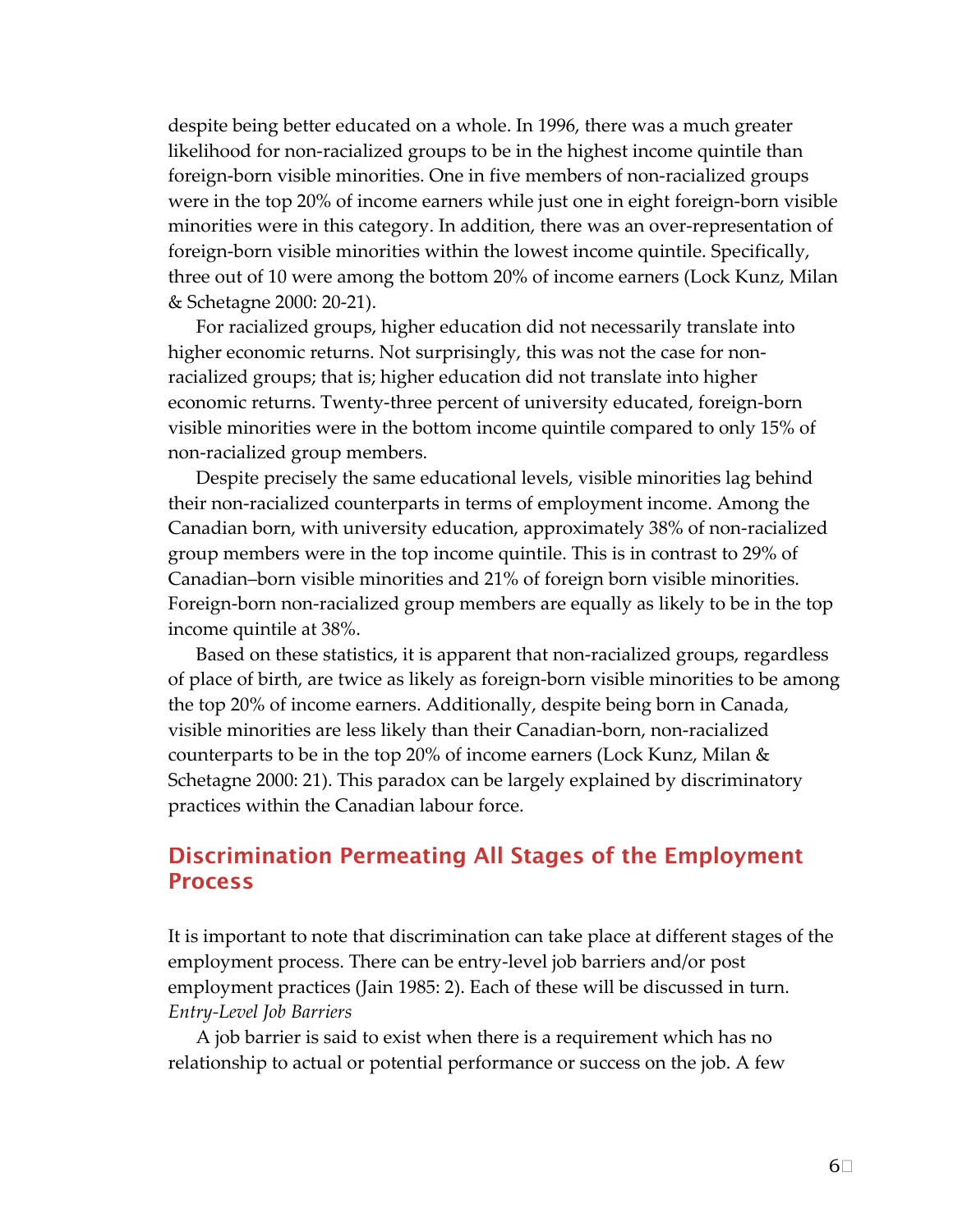examples of job barriers include: recruitment, educational requirements, tests and interviews.

 Recruitment procedures can often discriminate against racialized groups. Generally, organizations utilize established channels of recruitment. If an informal method of recruitment is used such as word‐of‐mouth, only the friends and relatives of the firm's employees will likely secure employment.

 Due to the fact that many firms have traditionally hired few visible minorities, the latter will probably not be well‐represented in terms of new hires. Also, there are some organizations which have policies in which they must recruit from within prior to searching beyond the organizations' perimeters. This practice could adversely affect visible minorities due to the same reason as noted above (Jain 1985: 2) Educational qualifications can act as barriers to visible minorities attaining employment. This can be attributed to the failure of some Canadian employers to recognize educational credentials from other countries (Jain 1985: 3).

 Tests can also create obstacles to visible minorities securing employment. Some standardized tests may have cultural barriers thereby adversely affecting racialized groups (Jain 1985: 3).

 Interviews are used by many organizations as a vehicle to pre‐screen potential candidates. This process can be laden by discrimination as the interviewer, through personal bias, prejudice or stereotyping can eliminate a disproportionate amount of visible minorities. Thus, the effect of all these entry‐level job barriers is to restrict visible minorities' opportunities within the Canadian labour force (Jain 1985: 3).

 Henry and Gunzberg conducted a study in 1984 in an effort to determine who secures entry‐level employment in Toronto between racialized and non‐ racialized groups. Black and White job seekers with equal qualifications had to apply to positions advertised in the newspaper. The study revealed that White job applicants were three times as likely to receive offers as the Black applicants. In addition, job seekers with accents were more likely to be screened out when they called to inquire about jobs posted in the newspaper. This was especially true for job seekers from South Asia and the Caribbean (Henry 1994: 103). Employment agencies can contribute to labour market discrimination by colluding with employers not to hire people from certain ethno‐cultural or racialized groups. The Canadian Civil Liberties Association conducted a telephone survey in 1991 and discovered that most employment agencies surveyed were willing to carry out discriminatory job requests. Only three out of the 15 agencies surveyed were emphatically against discriminatory job orders. The remaining twelve agencies were quite willing to comply with such orders. Some of the agencies' responses to discriminatory job orders were as follows: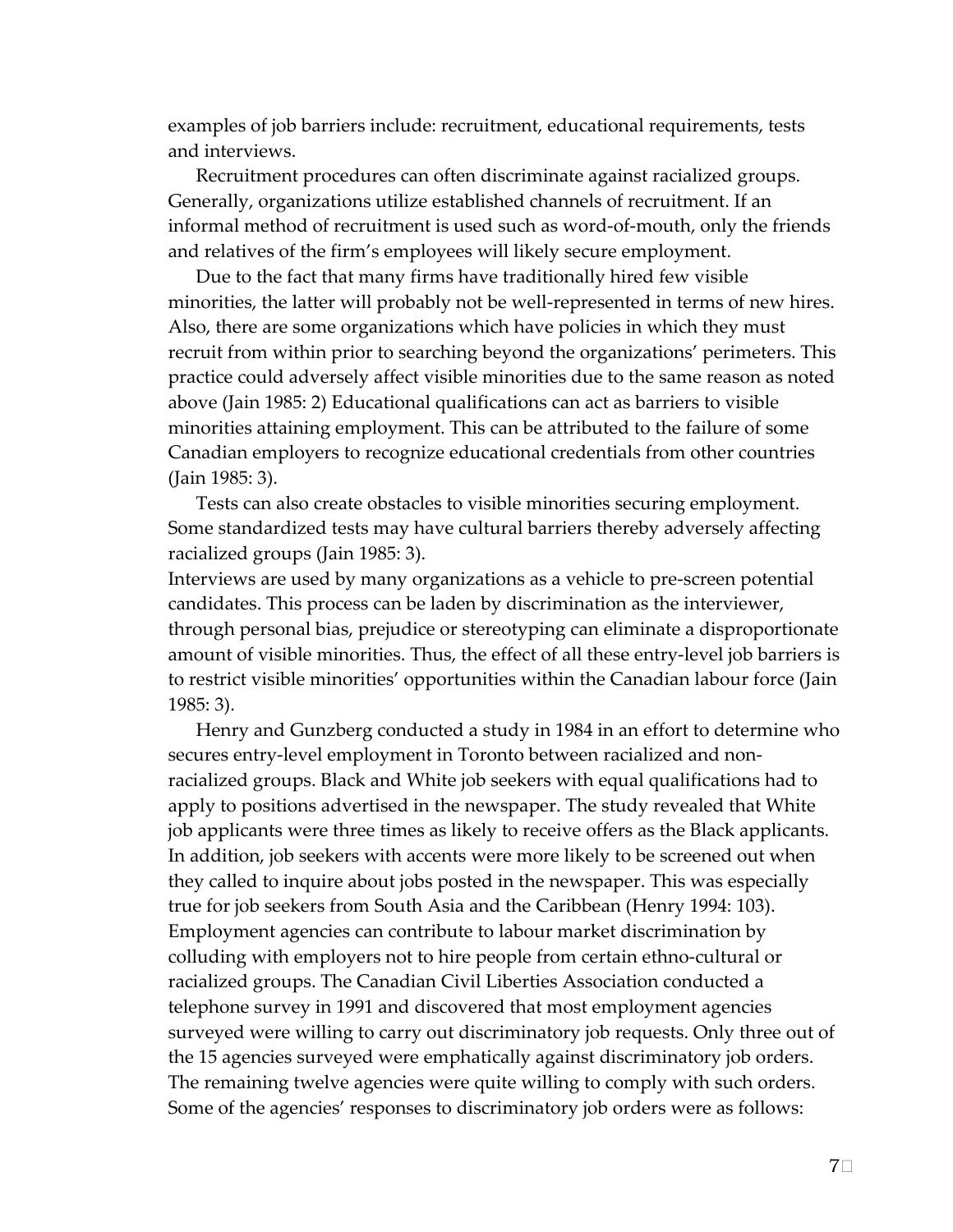- • "It is discrimination but it can be done discretely without anyone knowing. No problem with that" (Henry 1994:110).
- • "That's no problem, it's between you and me. I don't tell anyone; you don't tell anyone" (Henry 1994:110).
- "You are paying to see the people you want to see" (Henry 1994:110).
- "Absolutely definitely...that request is pretty standard here" (Henry 1994:110).
- "That's not a problem...appearance means a lot, whether it's colour, or overweight people" (Henry 1994:110). Unfortunately, discriminatory practices do not end at the pre‐employment stage. Such practices often continue into the post‐employment phase.

## *Post-Employment Practices*

 Once an individual has been hired, there is ample opportunity for an employer to discriminate. Discrimination can manifest itself in many forms – through poor performance evaluations, failure to promote and/or increase remuneration (Jain 1985:4). Henry and Ginzberg repeated their study in 1991 to determine who gets work in Toronto among racialized and non‐racialized groups. The results from this study were different from the previous study in that Black and White job applicants received the same number of offers. There are two factors which may have had influenced this result. First, there was a tight labour market at the time that the study was conducted. Second, employers were more willing to hire applicants from racialized groups for entry‐level positions (Henry 1994: 103). While visible minorities are finding it easier to secure employment, once employed, they realize they are confronted with the glass ceiling. This barrier impedes their ability to climb the corporate ladder despite having the necessary qualifications. A major hindrance to visible minorities obtaining promotions is employers' general reluctance to alter traditional policies and practices. Many employers are of the opinion that employees have to "pay their dues" before they are abler to move through the ranks.

 A perfect example of this is the banking industry, which tends to hire significant numbers of visible minorities for entry‐level positions. It takes approximately 20 years for an employee to move into a more senior position due to the bank's resistance to expedite the rate of mobility (Henry 1994:110). Jain (1985) also notes that visible minority workers may be denied promotion opportunities due to restrictive promotion criteria, by placing limitations "…upon the posting and bidding arrangements for internal recruitment, by restricting [them into] lower pay job classifications and mobility clusters and by discriminatory seniority systems" (4‐5).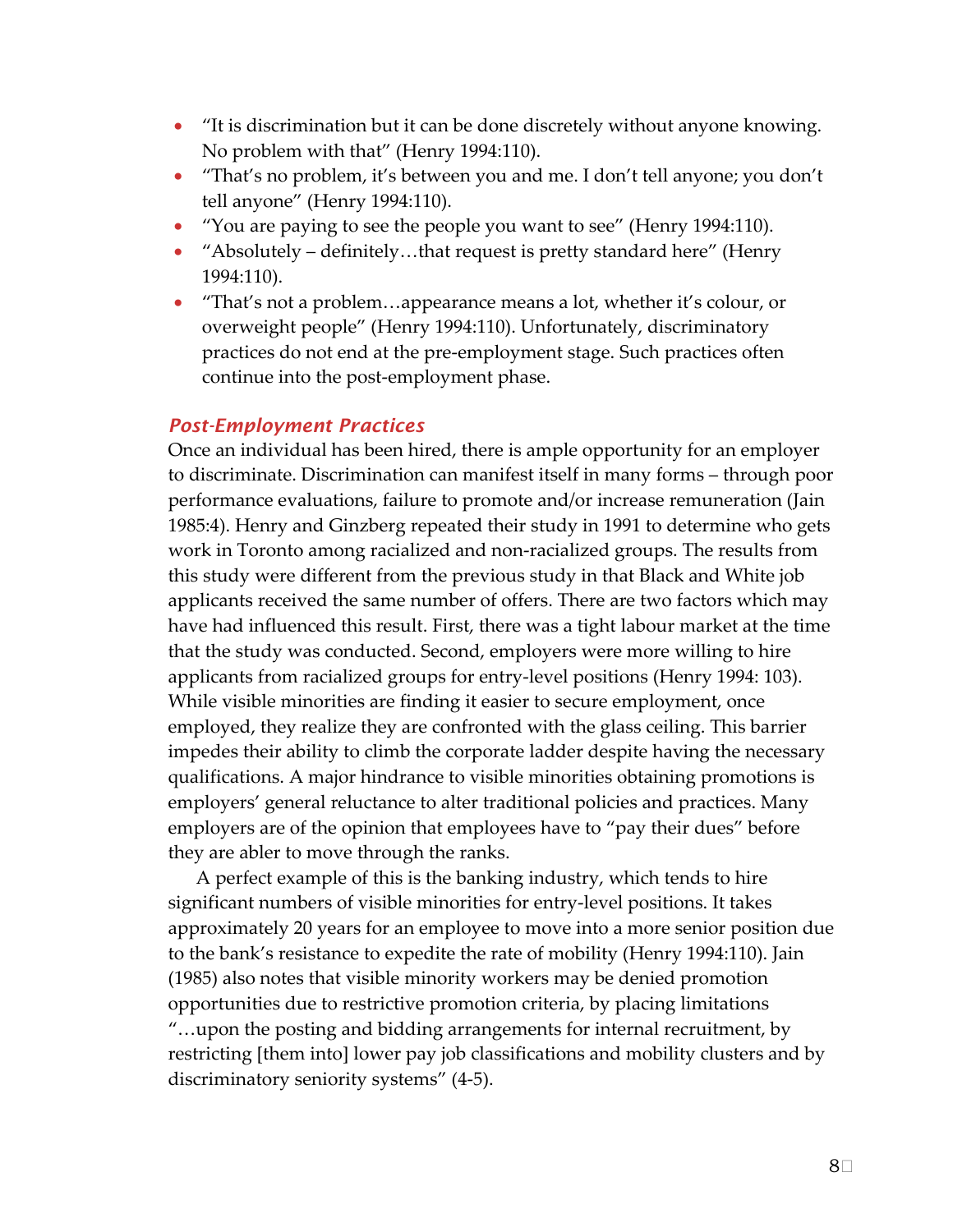# A Potpourri of Policy Responses

 There have been several provincial and federal policy responses to labour market discrimination. First, the provincial policy responses will be discussed, and then federal ones will be examined.

#### *Provincial Responses*

  At the provincial level, in Ontario, there is the *Human Rights Code*, R.S.O. 1990, c. H. 19. The purpose of this Code as specifically stated in the Preamble is to ensure that a climate is created in which there is mutual respect and understanding of all persons, thereby facilitating a communal environment in which all members are full participants. With regard to employment, the s.5(1) of the Code provides that every person has the right to be treated equally and be free from discrimination resulting from his/her race, ancestry, place of origin, colour and ethnic origin. If an employer discriminates against an employee based on one of the above‐mentioned prohibited grounds, the latter can file a complaint with the  Human Rights Commission (*Human Rights Code*, s.32(1)).

 The Commission must then investigate the complaint and determine whether  there has been an infringement under the Code (*Human Rights Code*, s.33(1)). If there has been a violation and the Commission has been unable to settle the dispute, it can refer the matter to the Human Rights Tribunal of Ontario (*Human Rights Code*, s.36(1)). If one of the parties is unhappy with the decision, he/she can  appeal to Divisional Court (*Human Rights Code*, s.42(1)).

  It is important to note that section 14(1) of the *Human Rights Code* provides that a right is not infringed where a special program is implemented in an effort to address economic disadvantage or to facilitate equal opportunity. Thus, according to this provision Employment Equity policies are not contrary to this Code.

 Another policy response to labour market discrimination in Ontario was the  *Employment Equity Act*. However, as discussed in Chapter 1, this Act was repealed by the Harris government in 1995 before it had a chance to effect change.

#### *Federal Responses*

 At the federal level, the policy responses to labour market discrimination have  been the *Canadian Charter of Rights and Freedoms*, Part I of the *Constitution Act*,  1982, being Schedule B to the *Canada Act 1982* (U.K.), c. 11 (hereinafter "the  *Charter*"), the *Canadian Human Rights Act*, R.S. 1985, c. H‐6. and the *Employment Equity Act*, 1995, c. 44.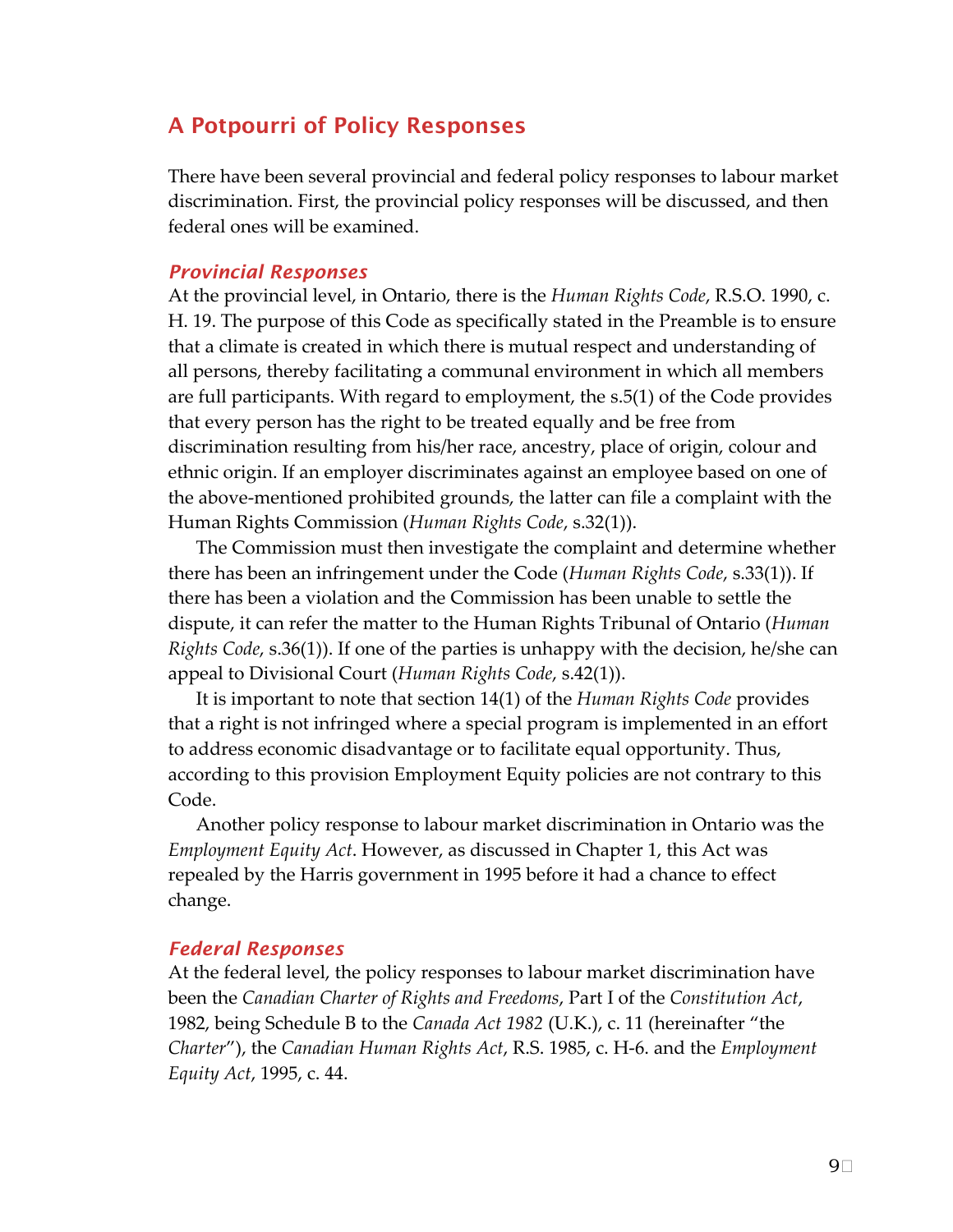The *Charter* guarantees certain rights and freedoms which can only be limited in exceptional circumstances (s.1). Equality is a fundamental right which is guaranteed by the *Charter*. Section 15(1) states that all persons have an equal right to the protection and benefit of the law without being discriminated against on the basis of race, colour, ethnic or national origin. The general wording of this section suggests a broad application extending into the employment domain. Section 15(2) of the *Charter* does not expressly authorize Employment Equity programs in Canada. However, such programs will not be vulnerable to attack under s.15(1) by virtue of section 15(2) (Finkelstein & MacLeod Rogers 1988: 138).

 The *Canadian Human Rights Act* seeks to ensure that all people are treated equally and are able to achieve their full potential in society without discriminatory practices hindering their success (s.2). This Act identifies prohibited grounds of discrimination, some of which include: race, colour, national or ethnic origin (s.3(1)). Therefore, employers who discriminate against employees due to one of the afore‐mentioned reasons will be acting in contravention of the Act. Sections 7, 8, 9, 10 are the parts of the Act which specifically deal with discriminatory practices in employment.

A discriminatory practice is described as:

- 1. one in which an employer either directly or indirectly refuses to hire or keep an employee (s.7);
- 2. an employer adversely distinguishes between employees based on a prohibited ground (s.7);
- 3. an employer uses application forms or publishes advertisements that indicate there is a specification or preference based on a prohibited ground (s.8);
- 4. an employee organization's exclusion, expulsion, suspension or segregation of members based on a prohibited ground (s.9);
- 5. the establishment of a policy or practice regarding recruitment, hiring, promotion, training and transfer which denies a person or the group to which he/she belongs from securing employment based on a prohibited ground (s.10).

 The *Canadian Human Rights Act* also expressly states what does not constitute discrimination. Section 16(1) explains that special programs which are designed to prevent, eliminate or reduce disadvantages experienced by groups based on prohibited grounds are not discriminatory practices. Thus, Employment Equity practices are consistent with this Act.

  The federal *Employment Equity Act* first came into effect in 1986 and it served  two primary purposes. First, section 2 of the *Employment Equity Act* provides that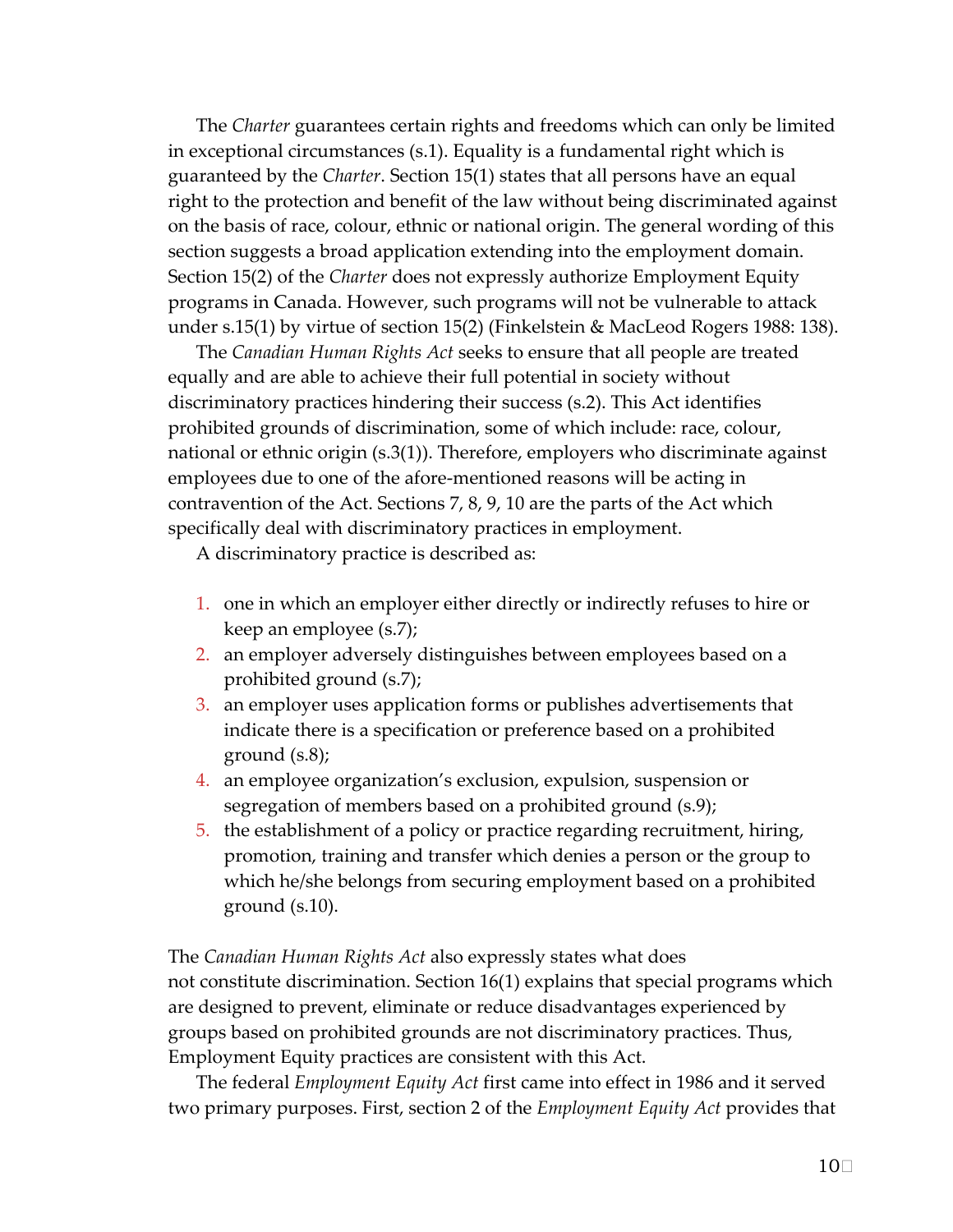[the] Act is aimed at achieving equality in the workplace by ensuring that no one is denied employment opportunities for reasons unrelated to his/her ability. The Act is also aimed at correcting the disadvantage experienced by women, aboriginal peoples, persons with disabilities and members of visible minorities in  employment "…by giving effect to the principle that *[E]mployment [E]quity means* more than treating persons in the same way but also requires special measures and the  *accommodation of differences"*. [Emphasis added](s.2). The *Employment Equity Act* applies to the federal public service, Crown corporations and private sector, federally regulated firms which have more than 100 employees (s.4).

Under Part I, employers are required to:

- 1. give employees a questionnaire which enables them to indicate whether they belong to one of the designated groups (Cornish, Schucher & Pask 1998: 1);
- 2. identify jobs where the percentage of designated group members falls short of their labour market availability (Cornish, Schucher & Pask 1998: 1). Labour market availability is a term which describes "the distribution of people in the designated groups as a percentage of the total Canadian population" (Treasury Board of Canada Secretariat 2000: 24);
- 3. provide information regarding employment equity to their employees; consult and cooperate with employee representatives (Cornish, Schucher & Pask 1998: 1);
- 4. detect barriers in employment systems which may be hindering employment opportunities for designated group members (Cornish, Schucher & Pask 1998: 2);
- 5. create an employment equity plan which seeks to promote an equitable workplace. The plan should entail measures to eliminate employment barriers and have clear timetables and goals (Cornish, Schucher & Pask 1998: 2);
- 6. take all reasonable steps to put the plan into action (Cornish, Schucher  $\&$ Pask 1998: 2); and
- 7. monitor, review and revise their plan and create an annual report regarding their employment equity statistics and activities (Cornish, Schucher & Pask 1998: 2).

  Section 6 of the *Employment Equity Act* specifies certain measures which the employer is not required to take. The obligation to implement employment equity does not require an employer to: take a particular measure which would cause undue hardship to the employer; hire or promote unqualified persons; or create new positions. One of the most prevalent criticisms of employment equity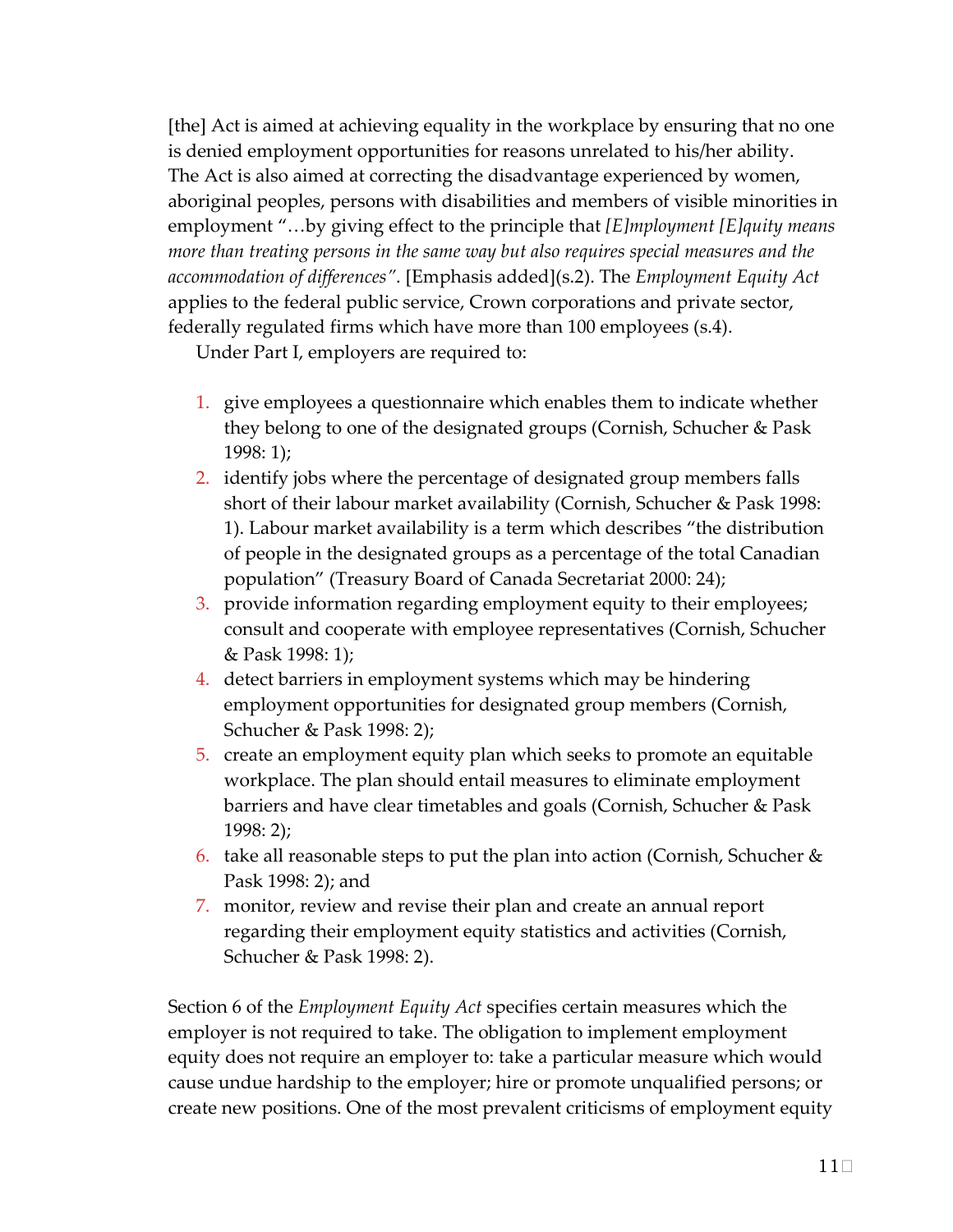practices is that it encourages employers to hire people who are unqualified for the position in question. Thus, Section 6 is absolutely critical as it serves to silence critics of their unfounded concerns.

 Part of the Human Rights Commission's mandate is to enforce obligations  imposed on employers pursuant to the *Employment Equity Act*. The Commission has the power to designate any person to be an Employment Equity Review Officer. In this capacity, such a person is responsible for conducting audits on employers to ensure that they are acting in compliance with the Act. Section 35(1) lists various types of violations. This section provides that a violation is committed where a private sector employer:

- (a) fails to file an employment equity report;
- (b) fails to provide required information in the employment equity report;
- (c) knowingly provides false or misleading information in the report.

 Section 36(2) places limits on the amounts of money that employers can be fined for violations under the Act. Where there has been a single violation, the monetary penalty cannot exceed \$10,000. Where there have been repeated or continuous violations, the monetary penalty cannot exceed \$50,000. It is important to note that the language of the legislation is clear. The violations and penalties pertain specifically to private sector employers.

## How Employment Equity Should Work

  In *C.N.R*. v. *Canada (Human Rights Commission)*, [1987], 1 S.C.R. 1114, the Supreme Court of Canada eloquently described the way in which an Employment Equity program should work. The bench noted that the program is designed to work in three ways:

 First, by countering the cumulative effects of systemic discrimination…[Second], by placing members of the group that had previously been excluded into the heart of the workplace and by allowing them to prove ability on the job, the [E]mployment [E]quity scheme addresses the attitudinal problem of stereotyping…[Third], an [E]mployment [E]quity program helps to create what has been termed a "critical mass" of the previously excluded group in the workplace. This "critical" mass has important effects. The presence of a significant number of individuals from a targeted group eliminates the problems of "tokenism" (1143‐1144).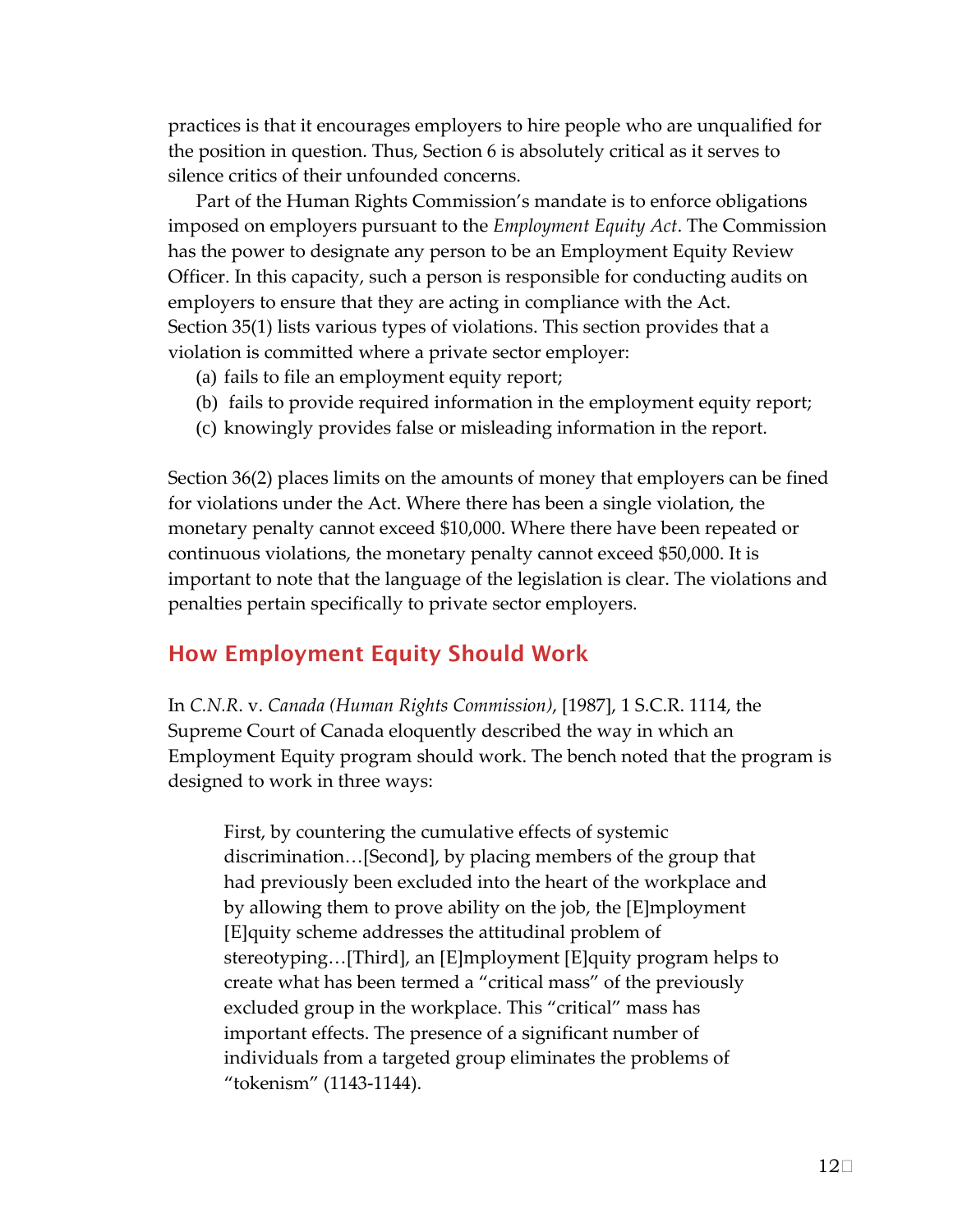However, Employment Equity in the federal public service has fallen short of this critical mass in various departments. This is evidenced by the Table 3 which sets out the distribution of federal public service employees by selected departments. Of the 43 departments listed, there are only five in which the percentage of visible minorities employed is equal to or greater than the labour market availability figure.

# Public Service The Harsh Reality For Visible Minorities in the Federal

  It is quite ironic that the federal *Employment Equity Act* does not apply to the Federal Public Service. The consequence of this has been devastating for visible minorities in this sector. Part of the mandate of the federal public service is to serve all Canadians. However, its workforce fails to reflect the rich diversity of our Canadian population. The representation of visible minorities is sadly lacking. In 1999, only one in 17 employees of the federal public service was a visible minority. The representation of visible minorities in the managerial or executive capacities is even more staggering. Merely one 1 in 33 of these positions is held by a member of a visible minority group (Treasury Board of Canada Secretariat 2000: 13).

 Senator Don Oliver has been very vocal about the under‐representation of visible minorities in the public service. He made a powerful statement during a recent interview when he stated, "[i]t is clear to me that Canada's multicultural garden is a mess – choked with weeds, parched by lack of water and ruined through sheer neglect. It's time to shed some sunlight on the issues" (Aubry 2004).

 Senator Don Oliver explains that there are significant hurdles in the public sector which are hindering the advancement of visible minorities in the public sector. The largest obstacle appears to be the prevalence of systemic discrimination which permeates all levels of the public sector. The Federal Service's Report entitled "Embracing Change in the Federal Public Service" recommended that specific targets be set for hiring visible minorities between 2000 and 2005.

 To date, these targets have been missed. In spite of the fact that visible minorities account for 13.4 % of the population in Canada, they make up a mere 7.4% of the federal public service workforce. Sadly, statistics show that the percentage of new hires of visible minorities this year has declined (Aubry 2004). Wally Boxhill, a Director at the Public Service Human Resource Management Agency who tracks trends for equality in the federal government notes that there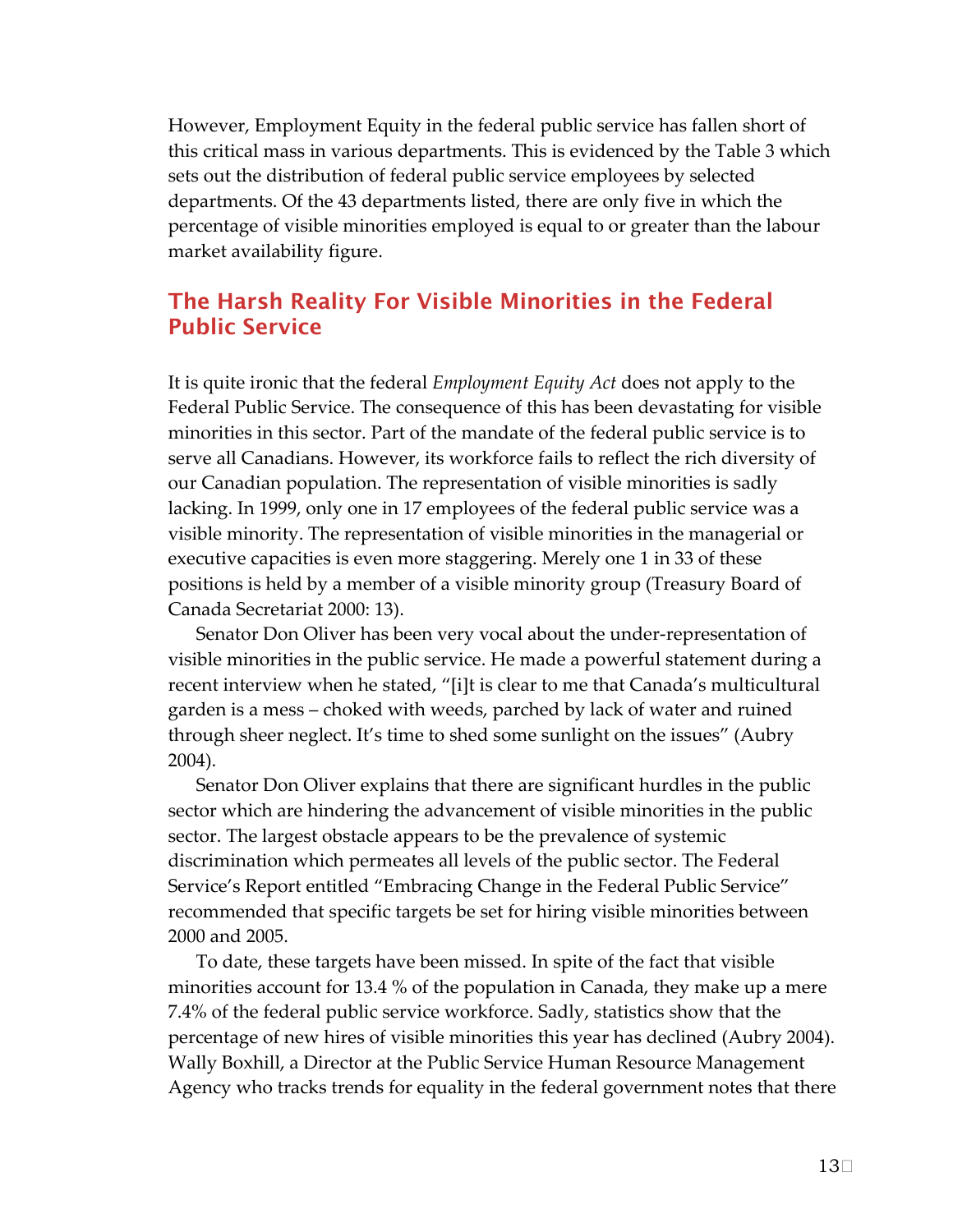is room for improvement in hiring visible minorities. He stated quite candidly in an interview that "our principle challenge rests with visible minorities…[on the bright side] the government continues to surpass its employment goals for other equity groups including women, aboriginal persons and persons with disabilities" (Francoli 2004: <u>http://www.geocities.com/Baja/7635/Federalpublic</u> service/IRB/pieters/anti‐racismcommissioner2.html).

## Perceptions of Employment Equity

 Some individuals are under the erroneous impression that because visible minorities serve to benefit from Employment Equity initiatives that they all embrace such practices. This is not necessarily the case. Some visible minorities are opposed to Employment Equity because they perceive it to be a process which produces heavy stigmatization. This stigmatization can result from some employers using the process in an inappropriate manner.

 Thus, incompetent visible minorities receive position as result of corruption (McWhirter 1996: 133). Even when employers are complying with all legislative requirements for Employment Equity, non‐racialized groups may feel that an excellent candidate of the wrong race is being passed up for a job opportunity for a mediocre candidate of the right race (McWhirter 1996: 147).

 Such sentiments manifest themselves in the ways in which non‐racialized groups treat racialized groups in the workplace. Visible minorities may become frustrated with being labeled as non‐meritorious and/or as a token and, therefore, become disenchanted with Employment Equity initiatives. The attitudes of both groups breed feelings of hostility among racialized and non‐ racialized groups within the workforce and society at large.

 While Canadian Employment Equity initiatives are distinct from American Affirmative Action programs, there are American authors who have written about the Affirmative Action debate and their positions are useful in providing insight regarding attitudes on Employment Equity.

 D'Souza (1996) believes that Affirmative Action creates a paradox in that it is supposed to eradicate the historical effects of racism yet it is a process which utilizes race as a basis for hiring and promotions (429). He feels that Affirmative Action needs to be re‐evaluated as the justification for it has weakened. He is of the opinion that other alternatives can be used (D'Souza & Edley 1996: 433). Petrulis (1996) believes that Affirmative Action is a failed policy. He stresses that the laws should be equal in both form and practice. He feels that Affirmative Action is essentially about quotas and preferences.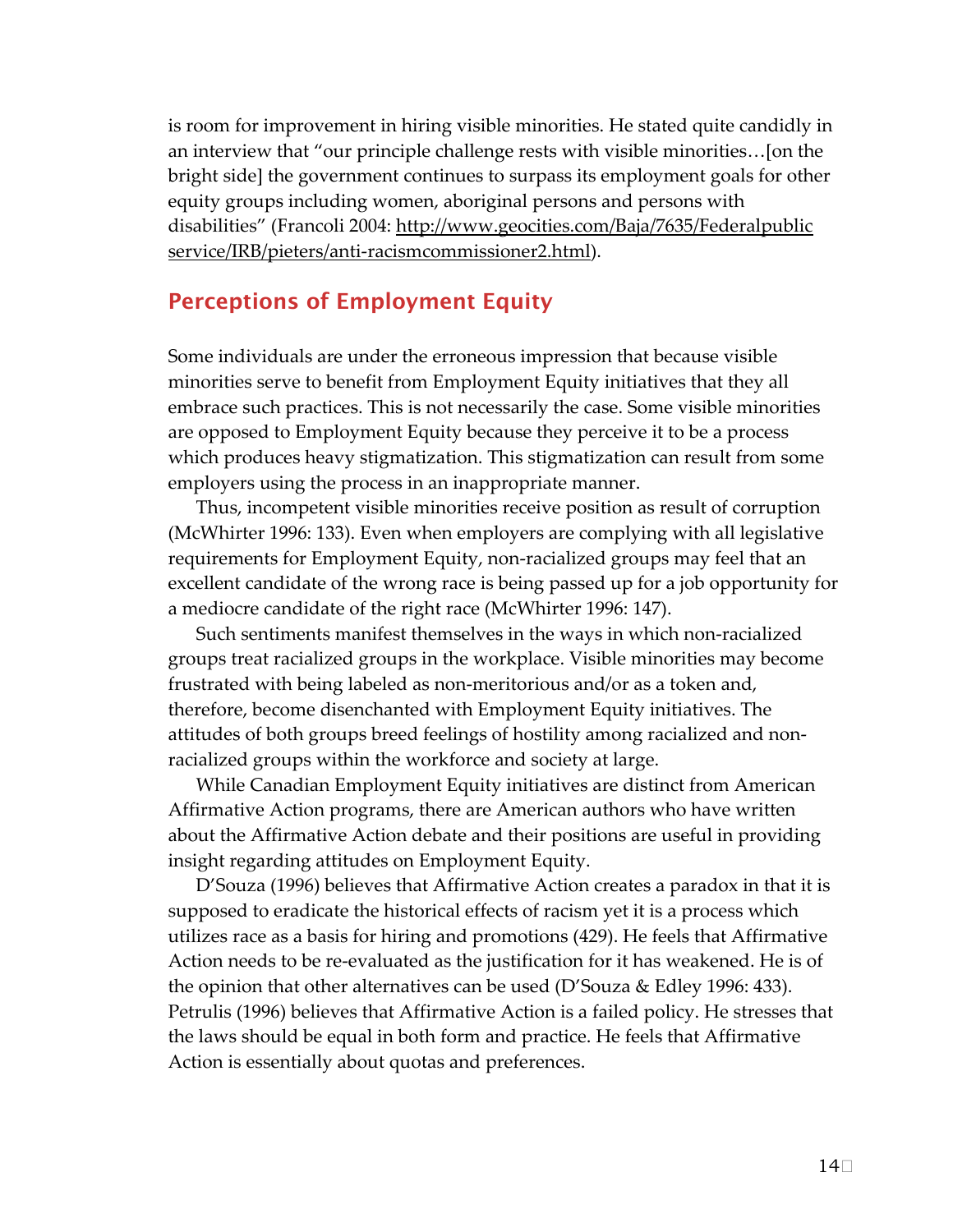Petrulis notes that Affirmative Action is perceived as a matter of power and control and he uses the analogy of a poker game:

 Proponents of [A]ffirmative [A]ction] liken their situation to a poker game in which the White male dealer has been controlling the cards so that he wins and accumulates chips. He then turns to the minority…player at the table and announces that from now on, the game will be played fairly. The White male does not offer to return any of his winnings, a fact obvious to the minorities…Continuing this analogy, [Employment Equity] is the means to force the White male dealer to give the minorities at the table chips of their own (Petrulis 1996: 380).

He then goes on to state that:

 White males are not a monolithic entity. Disenfranchised, disadvantaged people come in all sizes, colours and shapes…The victims of past discrimination should be most sensitive to the possibility of causing harm to others. However, they choose not to be. Seeing the White male at the table, they rationalize the "harm" as harmless, because the victim isn't deserving of sympathy. This de‐ personalizes and stereotypes white males, which is necessary so that the old victims can ignore the new (Petrulis 1996: 380).

 Thus, from this excerpt it is apparent that Petrulis shares Lynch's (1991) view that White males are the invisible victims of Affirmative Action practices.

 Despite its long existence, he argues that Affirmative Action has had very little success. Thus, he believes that preferential treatment is not a solution. Rather than producing racial equality, he feels that Affirmative Action has exacerbated racial tensions. Petrulis stresses that those advocating for the racial diversity in the workforce should not rely on the government to be supportive of their position. Instead, they should utilize strategies which rely on self‐help.

 While Petrulis acknowledges that it is necessary to remove barriers which can be imposed by virtue of one's race, it is important not to create barriers for others. He feels that Affirmative Action in essence, justifies discrimination when its primary purpose was to eliminate it. Thus, he explains that Affirmative Action is being used a political tool by disadvantaged groups against others (Petrulis 1996: 385).

 On the other end of the spectrum is Edley (1996), who holds the conviction that Affirmative Action should be continued. He sites several reasons for this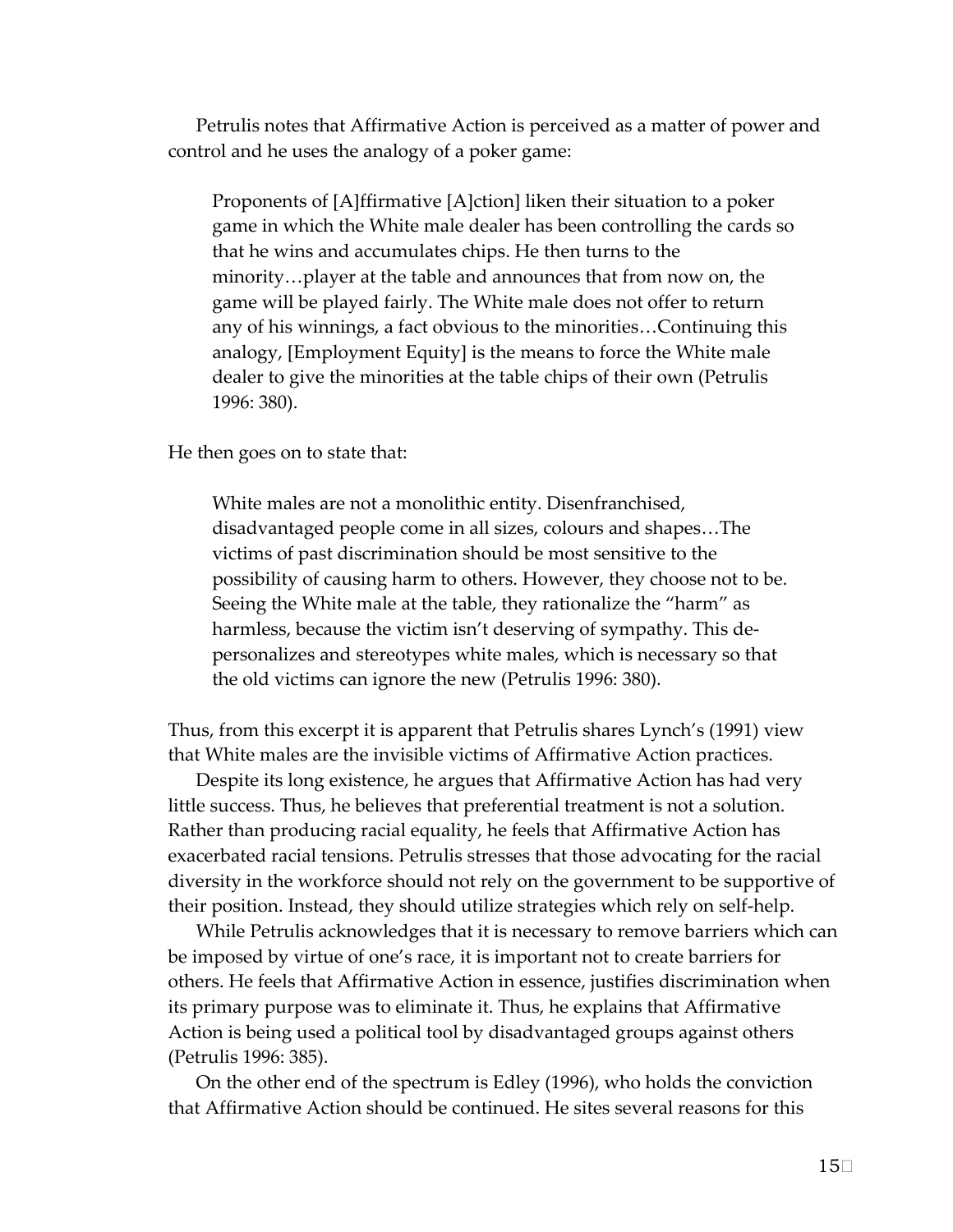position. First, Affirmative Action should continue due to the prevalence of discrimination within society.

 Studies have been conducted where persons who are the same age, physical appearance, speech pattern, type of dress, résumé and everything else with the exception of race, gender or national origin are asked to apply for a job. These studies indicate that discrimination undeniably exist in today's society. Second, there are personal preferences of those who have the power to make decisions with respect to who will be hired. These are subtle and subjective preferences. Third, diversity and inclusion is necessary in all facets of society. Finally, providing people with the directive that "thou shall not discriminate" is inadequate (D'Souza & Edley: 1996: 436). Due to the widespread existence of discrimination and personal preference, Affirmative Action is needed simply as a matter of practicality. Affirmative Action is an important policy as it opens the door of opportunity for those who have been historically shut out (D'Souza & Edley 1996: 436).

# Myths and misconceptions regarding employment equity

 Individuals' misconceptions regarding Employment Equity may cause them to be suspicious of and, ultimately, resist the implementation of such policies in the workplace. The purpose of this section is to dispel some of the myths about Employment Equity.

 **Myth #1:** Employment Equity practices lead to hiring unqualified persons (Allan 1988:15). Those who share this view feel that extraneous considerations are taken into account by employers who use Employment Equity practices and, therefore, a person who is not necessarily the best qualified for the position will get it (Lepofsky 1994: 7). The implication is that Employment Equity leads to a reduction in standards for recruitment.

 **Fact #1:** The purpose of Employment Equity is to remove systemic barriers from the labour force. The adoption of Employment Equity practices does not require employers to lower their recruitment standards. (Lepofsky 1994: 7) Rather, this policy seeks to ensure that qualified candidates who have previously been denied employment opportunities are given a chance to fill these positions (Allan 1988: 15). Furthermore, hiring an unqualified person for a job would be would be  in contravention of the *Employment Equity Act* as section 6 expressly states employers are not obliged to hire unqualified individuals.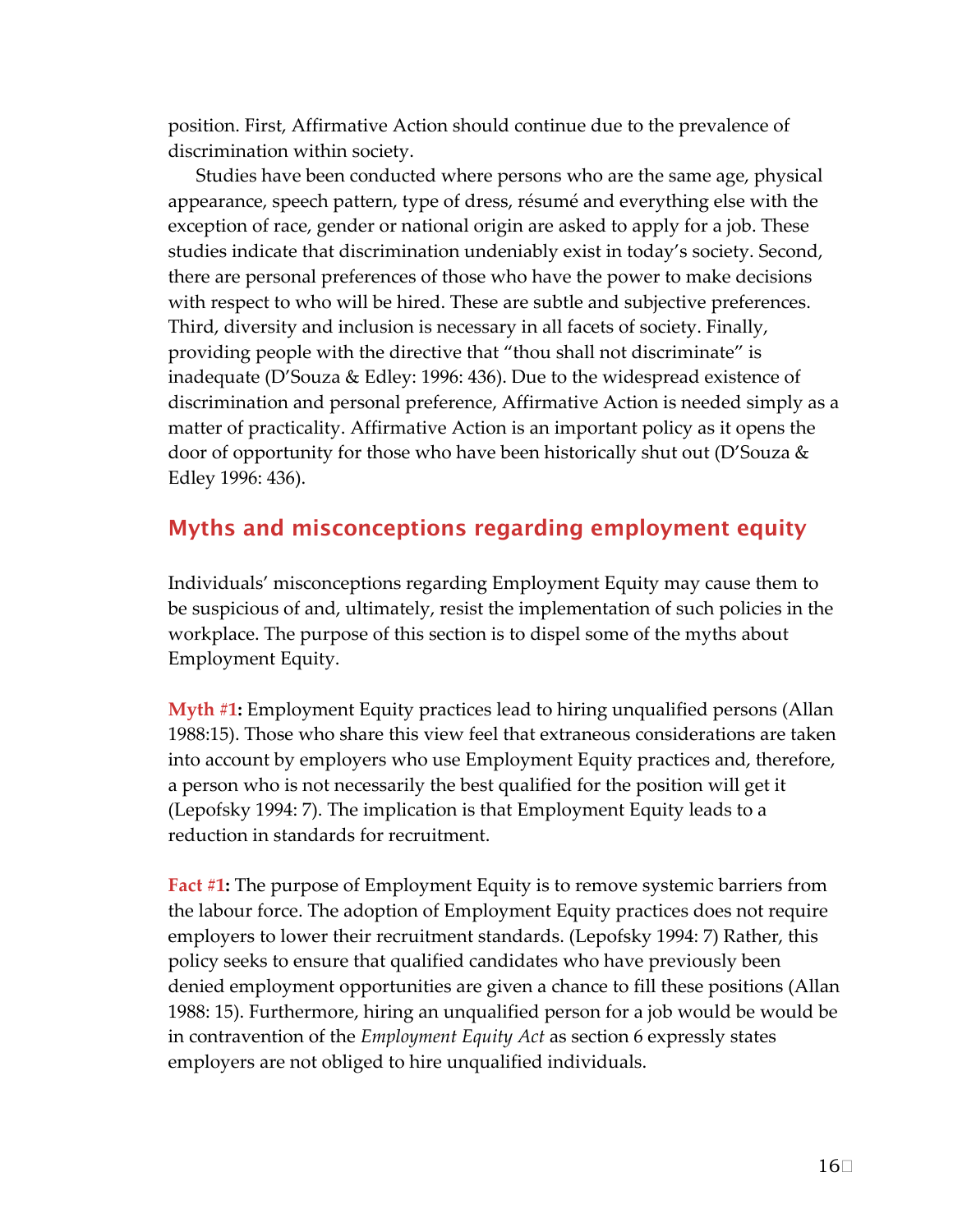**Myth #2:** Employment Equity means job quotas (Martin 1993: 410). In his article "Challenging Orthodoxy: A Critical Analysis of Racially –Based Job Quotas", Martin (1993) makes a point of using the words racially based‐job quotas instead of Employment Equity. He argues that the latter term has been used in effort to obfuscate and has been successful in so doing. The thrust of his article, then, is to illuminate readers by emphasizing that Employment Equity is really about job quotas which are based on race. He posits that quotas are unjustifiable as they as they are racist, immoral and anti‐democratic (Martin 1993: 410). Unfortunately, this view of Employment Equity is not limited to Martin. This is evidenced by the title of the Bill that was used to repeal the  *Employment Equity Act* in Ontario ‐ *An Act to Repeal Job Quotas and To Restore Merit‐Based Employment Practices in Ontario.*

 **Fact #2:** It is regrettable that individuals often confuse American Affirmative Action with Canadian Employment Equity. In the United States, some Affirmative Action programs create hiring quotas for members of designated groups. Canadian Employment Equity initiatives neither encourage nor entail hiring quotas. They may set targets for the future representation of designated group members. Ultimately, it is true that Employment Equity policies seek to meet these targets. However, the primary focus of these policies is to eliminate systemic barriers in employment thereby increasing the representation of groups who have been historically disadvantaged. The distinction between quotas and targets needs to be emphasized. On one hand, there is a quota system which is primarily concerned with results. On the other hand, a target system is not merely result‐oriented; rather, it provides greater flexibility as Employment Equity as a policy is more comprehensive than Affirmative Action (Lepofsky 1994: 4‐5). In distinguishing between quotas and Employment Equity Lepofsky explains that:

> In a quota system, a certain number of positions must be filled by designated group members. Quotas are qualitatively different from the mere infusion of [E]mployment [E]quity considerations in hiring decisions. On can readily have an [E]mployment [E]quity program, replete with positive measures, without adopting a hiring quota at all (1994: 6).

 There are many critical elements to an effective Employment Equity program. First, employees are surveyed to determine which members of the designated groups are under‐represented. Second, employers establish targets and timetables for the long‐run. Third employers engage in an employment systems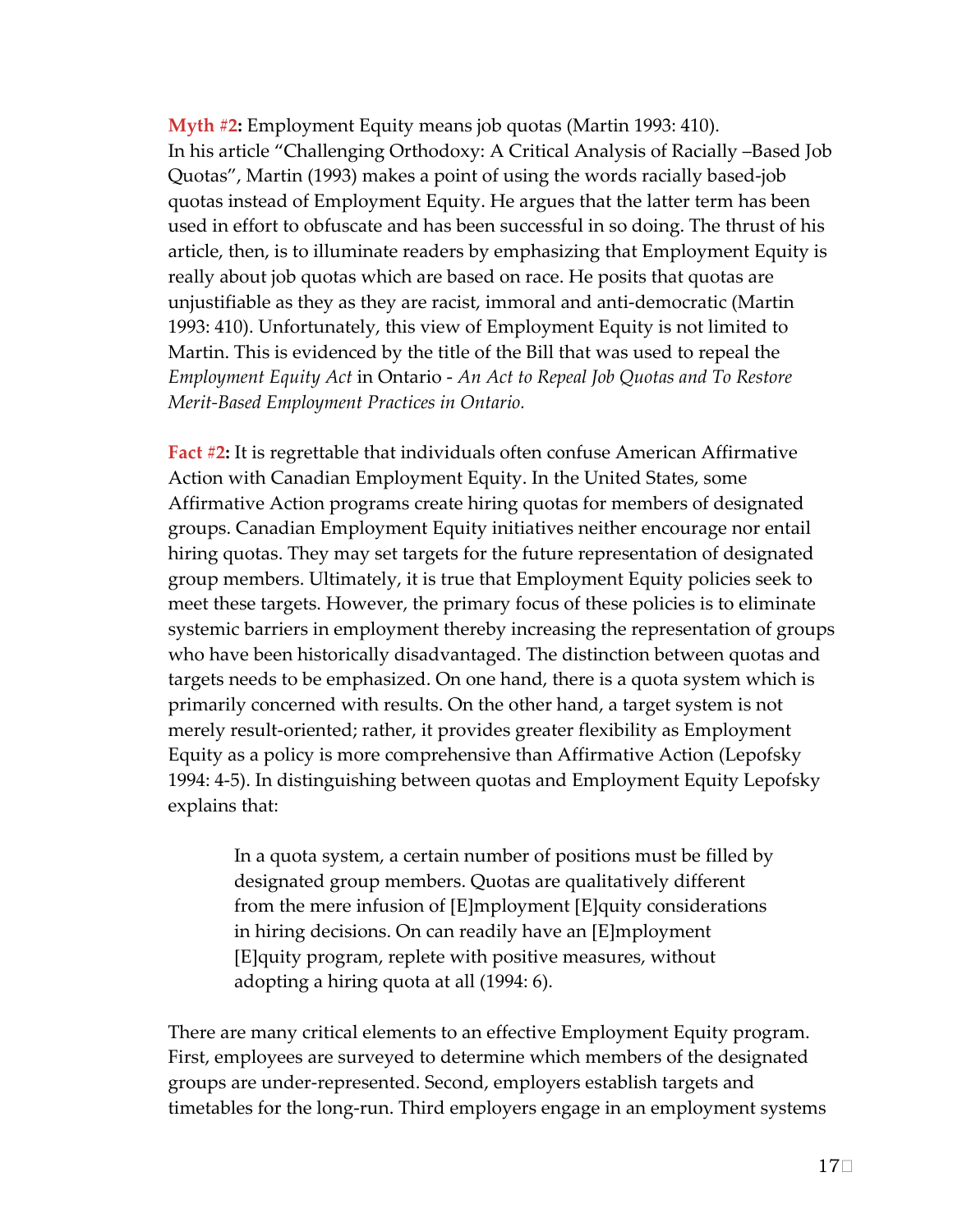review. Employers, employees and sometimes unions are involved in the process. The parties assess the diverse systems in place for recruitment, hiring, promotion and management to identify existing barriers hindering designated group members from full participation in the workplace. Aside from these key components, some Employment Equity programs have initiatives to recruit designated group members in an effort to encourage their participation in new areas. There are other Employment Equity plans which contain positive measures. Positive measures can involve targeting designated group members for specific job opportunities within an organization. Such measures can be carefully crafted to ensure that there is equitable representation of all designated group members at every level of the organization (Lepofsky 1994: 5‐6). The most extreme positive measure would be the adoption of a quota system. The presence of such a system in Canada is very rare (Lepofsky 1994: 6).

 **Myth #3:** Employment Equity constitutes reverse discrimination (Allan 1988: 16). The implication behind reverse discrimination is that racialized group members are in effect being given preference over non‐racialized groups (Allan 1988: 16). This reverse discrimination "theory" presupposes that all job applicants in Canada are competing on a level playing field (Lepofsky 1994: 10). This is inaccurate.

 **Fact #3:** The playing field is far from level. It has and continues to be tipped in favour of members of non‐racialized groups. The prevalence of the under‐ representation of visible minorities in the Canadian workforce speaks to this issue (Lepofsky 1994: 10). Furthermore, many visible minorities have become quite intimate with labour market discrimination as their credentials are often under‐valued, and they are frequently denied jobs and promotions in spite of having the requisite qualifications and experience. Employment Equity does not serve to benefit one group at the expense of another (Allan 1988: 16). The existence of Employment Equity as a policy in no way impedes non‐racialized group members' access to job opportunities (Lepofsky 1994:10). Employment Equity measures have as a primary objective to ensure the appropriate representation of visible minorities in the labour force having regard to their numbers in the population at large (Allan 1988: 16).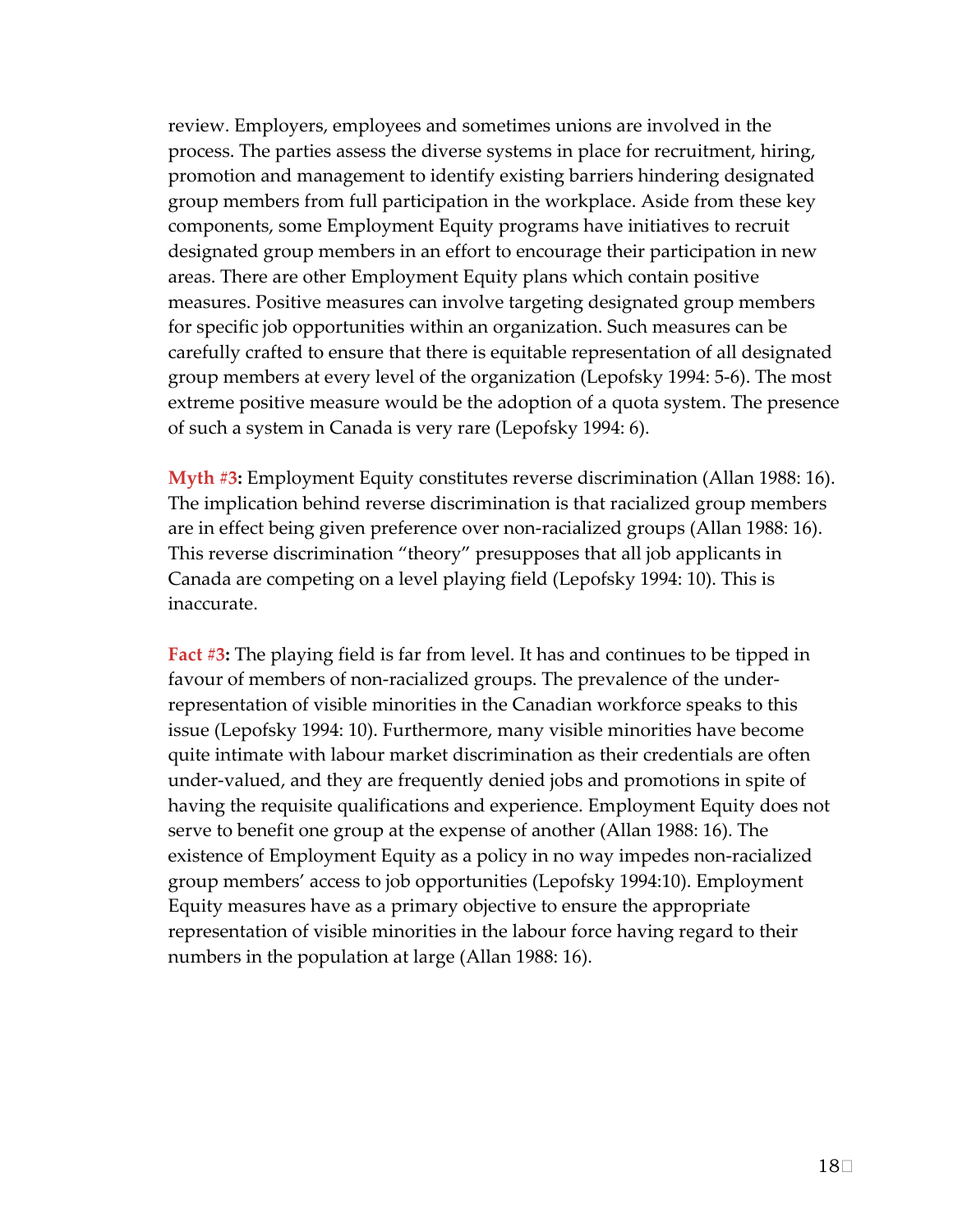# References

Act to Repeal Job Quotas and To Restore Merit-Based Employment Practices in Ontario, 1995.

  Agocs, C. and Jain, H. (2001). *Systemic Racism In Employment In Canada: Diagnosing Systemic Racism In Organizational Culture.* Toronto, ON: The Canadian Race Relations Foundation.

- Allan, J. (1988). *Employment Equity: How We Can Use It To Fight Workplace Racism*. Toronto, ON: Cross Cultural Communication Centre.
- Aubry, J. (2004). Public Service Mired in Racism, Senator Charges. *The Ottawa Citizen*, May 3, 2004.
- Blau, F., Ferber, M. and Winkler, A. (1998). *The Economics of Women, Men and Work*. 3rd ed. Upper Saddle River NJ: Prentice Hall.
- Block W. and Walker, M. (Eds.). (1982). *Discrimination, Affirmative Action, and Equal Opportunity*. Vancouver, B.C.: The Fraser Institute.
- Block W. and Walker, M. (1985). *On Employment Equity: A Critique of The Abella Royal Commission Report*. Vancouver, B.C.: The Fraser Institute.
- *Canadian Charter of Rights and Freedoms*, Part I of the *Constitution Act*, 1982, being Schedule B to the Canada Act 1982 (U.K.), 1982, c.11.
- *Canadian Human Rights Act*, R.S. 1985, c. H‐6.
- Cornish M. and Faraday, F. (1998). Employment Equity Charter Challenge. *Update*, 1‐14.
- Cornish, M, Schucher K. and Pask, A. (1998). Federal *Employment Equity Act* (1995). May *Update*, 1‐14.
- *C.N.R*. v. *Canada (Human Rights Commission)*, [1987], 1 S.C.R. 1114.
- de Silva, A. (1997). Wage Discrimination Against Visible Minority Men in  Canada. *Canadian Business Economics*, 5(4): 25‐42.
- D'Souza, D. and Edley, C. (1996). Affirmative Action Debate: Should Race‐Based  Affirmative Action Be Abandoned as a National Policy? *Albany Law Review*, 60, 425‐465.
- Ehrenberg, R.G., Smith, R.S. and Chaykowski, R.P. (2004). *Modern Labour Economics: Theory and Public Policy*. 1st Canadian ed. Toronto, ON: Pearson Addison Wesley.
- *Employment Equity Act*, S.O. 1993, c.35.
- *Employment Equity Act*, 1995, c.44.
- Finkelstein, N. and MacLeod Rogers, B. (1988). *Charter Issues in Civil Cases*. Toronto, ON: Carswell
- Francoli, P. (2004). Systemic Racism in the PS at all‐ time high: Senator. *The Hill Times*, April 19, 2004. Retrieved from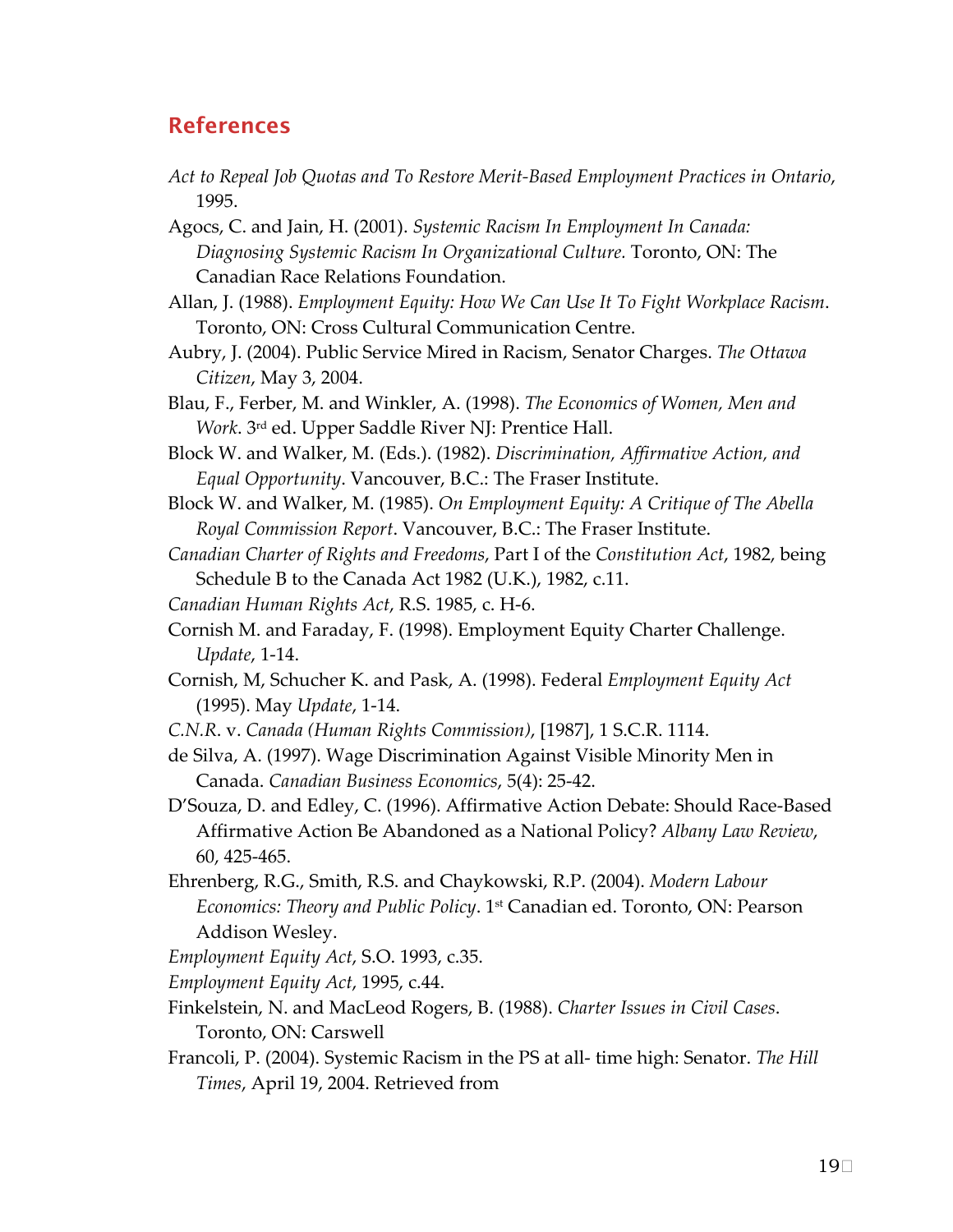racismcommissioner2.html on May 12, 2004. http://www.geocities.com/Baja/7635/Federalpublicservice/IRB/pieters/anti‐

- Henry, F. (1994). The Marginalization of Racial Minorities In The Canadian  Workforce. *New Approaches to Employee Management*, 2, 101‐113.
- Human Resources Development Canada. (1993). *Employment Equity Act Annual Report.*
- Human Resources Development Canada. (1994). *Employment Equity Act Annual Report.*
- Human Resources Development Canada. (1995). *Employment Equity Act Annual Report.*
- Human Resources Development Canada. (1996). *Employment Equity Act Annual Report.*
- Human Resources Development Canada. (1997). *Employment Equity Act Annual Report.*
- Human Resources Development Canada. (1998). *Employment Equity Act Annual Report.*
- Human Resources Development Canada. (1999). *Employment Equity Act Annual Report.*
- Human Resources Development Canada. (2000). *Employment Equity Act Annual Report.*
- Human Resources Development Canada. (2001). *Employment Equity Act Annual Report.*
- Human Resources Development Canada. (2002). *Employment Equity Act Annual Report.*
- Human Resources Development Canada. (2003). *Employment Equity Act Annual Report.*
- *Human Rights Code*, R.S.O. 1990, c. H. 19.
- Jain, H. C. (1985). *Anti‐ Discrimination Staffing Policies: Implications of Human Rights Legislation for Employers and Trade Unions*. Department of the Secretary of State of Canada.
- Johnson, E. (1996). The System Gives It and the System Takes It Away: When Do  We Get Off This Marry Go Round? *Southern University Law Review*, 23.2, 145‐ 156.
- Lepofsky, D. (1994). Understanding The Concept of Employment Equity: Myths  and Misconceptions. *Canadian Labour Law Journal*, 2, 1‐15.
- Lock Kunz, J. Milan, A. and Schetagne, S. (2000). *Unequal Access: A Canadian Profile of Racial Differences in Education, Employment and Income.* Canada: The Canadian Race Relations Foundation.
- Lynch, F. (1991). *Invisible Victims: White Males and The Crisis of Affirmative Action.* NY: New York: Praeger Publisher.